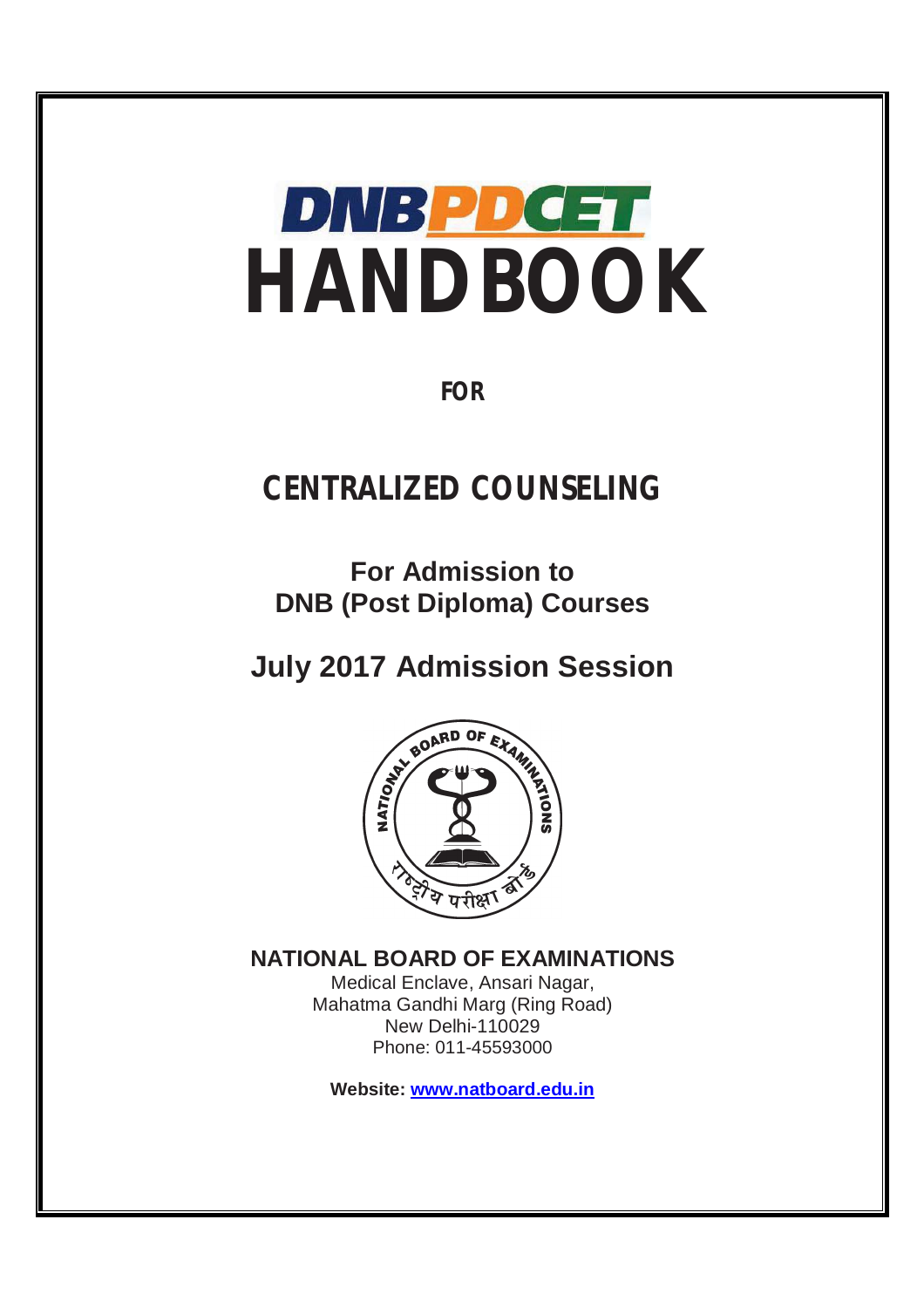## **1. ELIGIBILITY FOR COUNSELING:**

- 1.1. Candidates who have qualified the Centralized Entrance Test (DNB PDCET) conducted by NBE on  $9<sup>th</sup>$  June 2017 and fulfill the eligibility criteria for admission to DNB (Post Diploma) courses (July 2017 admission session) at various NBE accredited Medical Colleges/Institutions/Hospitals in India shall participate in the counseling for allocation of seats purely on merit cum choice basis.
	- a. Candidates who have passed the final examination leading to the award of Post Graduate Diploma from Indian Universities which are duly recognized as per provisions of Indian Medical Council Act 1956, Govt of India i.e. have passed/Passing the final examinations for Post graduate diploma on or before **30th June, 2017** can appear for the Post diploma CET counseling in the same Broad specialty. Candidate should have completed his/her 2 years of post diploma training by **30th June, 2017.**
	- b. Submission of proof of having passed/Passing the Post graduate diploma final examination on or before the **30th June, 2017** is an essential pre-requisite. In case the candidate does not submit requisite proof of passing his/her post graduate diploma final examination, the candidate shall not be allowed to appear in DNB PDCET July 2017 admission session counseling.
- 1.2. Candidate pursuing any other Post Graduate Medical course (other than DNB course) can join a DNB seat only after he/she resigns from such course. Seat allotment letter to such candidate shall be issued by NBE (within the of admission calendar) only if the candidate has been relieved and discharged from the institution/college/hospital from where he/she is undergoing such post graduate medical course.
- 1.3. If ineligibility is detected at any stage, NBE reserves its rights to take necessary actions as deemed fit including but not limited to cancellation of admission to DNB course and to debar the candidate from taking any further examinations conducted by NBE.

**HANDBOOK FOR DNB PDCET CENTRALIZED COUNSELING – JULY 2017 ADMISSION SESSION - 1 -**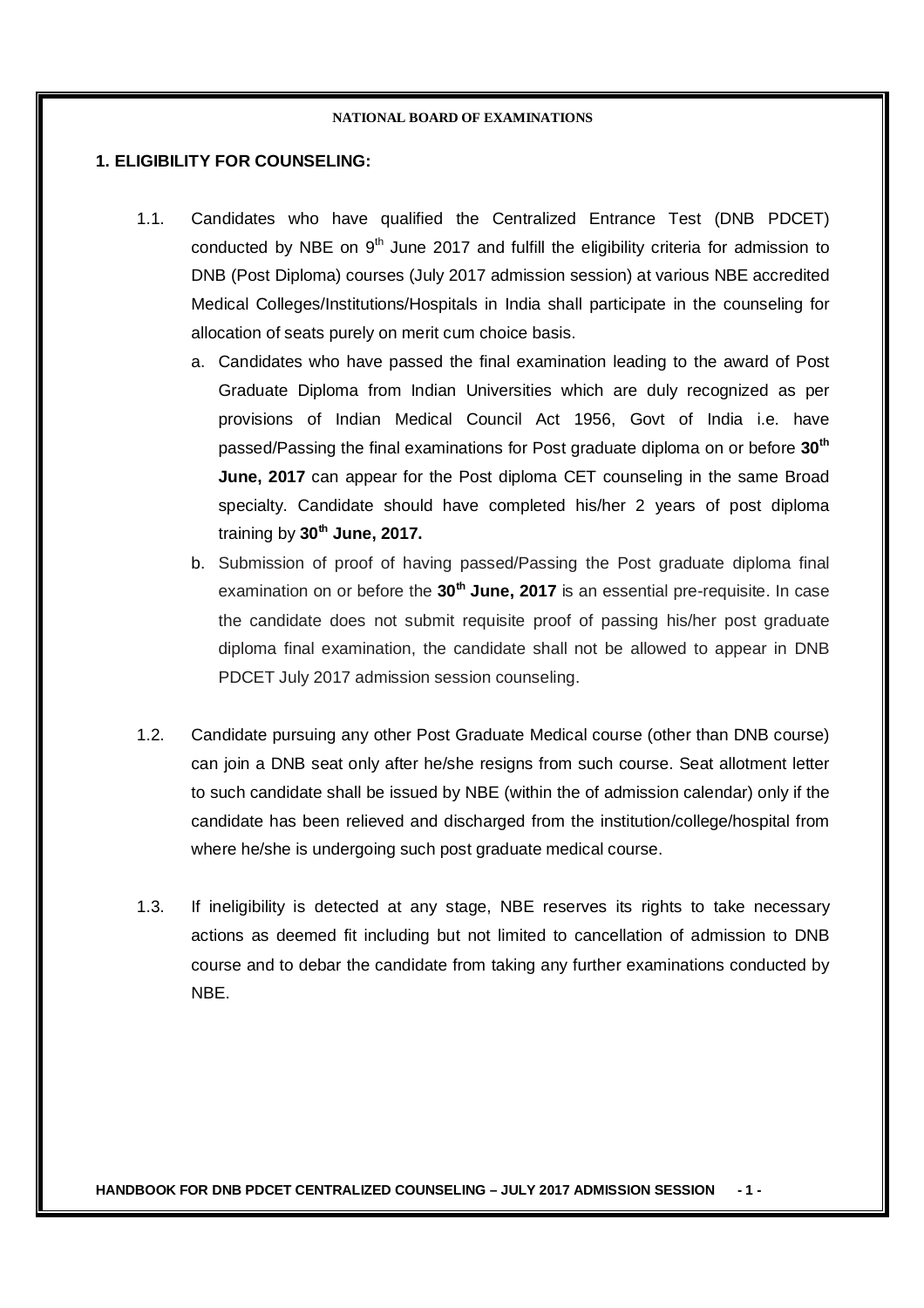1.4. Candidates absent/not participating in any round of counseling either in-person or through online (opt out) shall not be eligible for participation in subsequent rounds(s) of counseling. i.e. Attending the previous round of counseling inperson or through online mode is essential to make the candidate eligible for the subsequent round of counseling (if any).

| Counseling            | Eligibility                                                      |
|-----------------------|------------------------------------------------------------------|
| $1st$ Round           | Candidates who have qualified the DNB PDCET                      |
|                       | conducted by NBE in the respective session and fulfill           |
|                       | the eligibility criteria for admission to the respective         |
|                       | courses at various NBE accredited Medical Colleges               |
|                       | /Institutions /Hospitals in India shall be eligible to           |
|                       | participate in the counseling for allocation of seats            |
|                       | purely on merit cum choice basis.                                |
| $2nd$ Round           | Candidates who have participated in the 1 <sup>st</sup> Round of |
|                       | counseling either in-person or through online (opt out)          |
|                       | shall be eligible for participation in the $2^{nd}$ round of     |
|                       | Counseling in order of merit.                                    |
| 3 <sup>rd</sup> Round | Candidates who have participated in the 2 <sup>nd</sup> Round of |
| (if conducted)        | counseling either in-person or through online (opt out)          |
|                       | shall be eligible for participation in the 3rd round of          |
|                       | Counseling in order of merit.                                    |
|                       |                                                                  |

1.5. Candidates joining DNB (Post Diploma) Broad Specialty courses for July 2017 admission session, after opting a confirmed seat through DNB PDCET Centralized Counseling shall not be eligible to appear in DNB PDCET and shall not be eligible for another DNB (Post Diploma) seat for the entire duration of their DNB Course (i.e. for 2 years). This shall be irrespective of their resignation or discontinuation from the course due to any reason. Candidates joining Post Diploma courses for July 2017 session shall be debarred from appearing in DNB PDCET and admissions till June 2019.

**HANDBOOK FOR DNB PDCET CENTRALIZED COUNSELING – JULY 2017 ADMISSION SESSION - 2 -**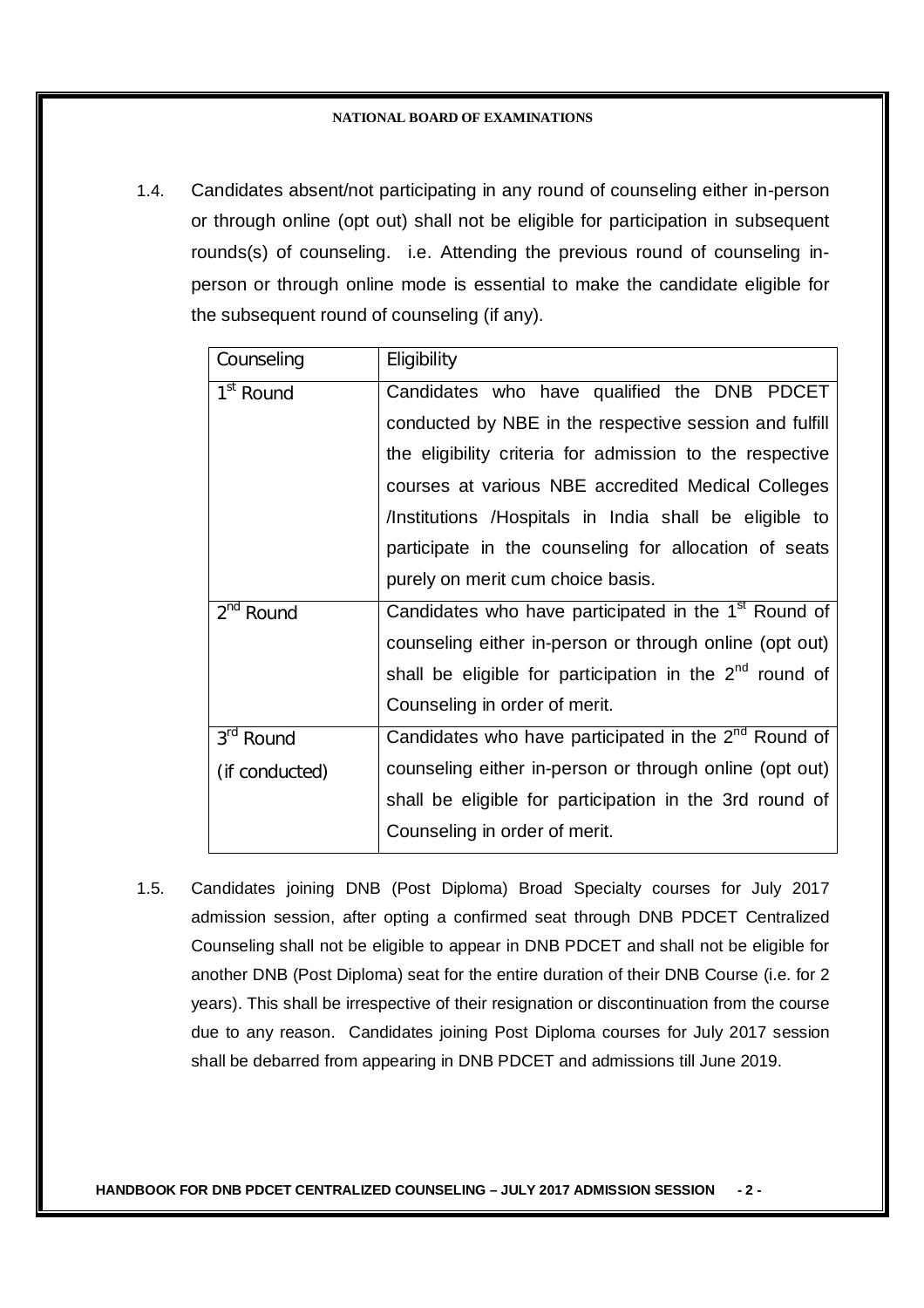- 1.6. Candidates who are already pursuing DNB course are not eligible to appear for the DNB PDCET or participate in counseling till such time they have not completed the duration of prescribed course.
- 1.7. NBE reserves its rights to alter/amend or modify or interpret any clause/criteria/guidelines contained in this handbook pertaining to Centralized Counseling.
- 1.8. Jurisdiction for disputes (if any) shall be at New Delhi only.

## **2. SCHEDULE OF COUNSELING:**

- 2.1 The schedule for DNB PDCET Centralized merit based counseling is available on NBE website www.natboard.edu.in
- 2.2 Eligible candidates can download their Rank letter for participation in DNB PDCET merit based counseling from NBE website.

## **3. AVAILABILITY OF DNB BROAD SPECIALTY (POST DIPLOMA) SEATS:**

- 3.1 The indicative seat matrix for DNB Broad Specialty courses (Post Diploma) is available on NBE website. Final Seat matrix shall be displayed at the counseling venue and NBE website before the commencement of counseling.
- 3.2 After the commencement of counseling, the Information regarding vacant seats shall also be made available on NBE website www.natboard.edu.in after the completion of counseling for each day.
- 3.3 Reserved seats shall be allotted to the candidates of concerned category only. Candidates of reserved category can opt for either reserved seats earmarked for them or unreserved seats in order of their specialty specific merit. Candidates may note that reservation status of DNB seats at a particular institution/medical college is provided by the respective institution only, based on the roster maintained by the concerned institution and whether the institution/hospital is covered by reservation. NBE does not own, possess or fund any seat as such.

**HANDBOOK FOR DNB PDCET CENTRALIZED COUNSELING – JULY 2017 ADMISSION SESSION - 3 -**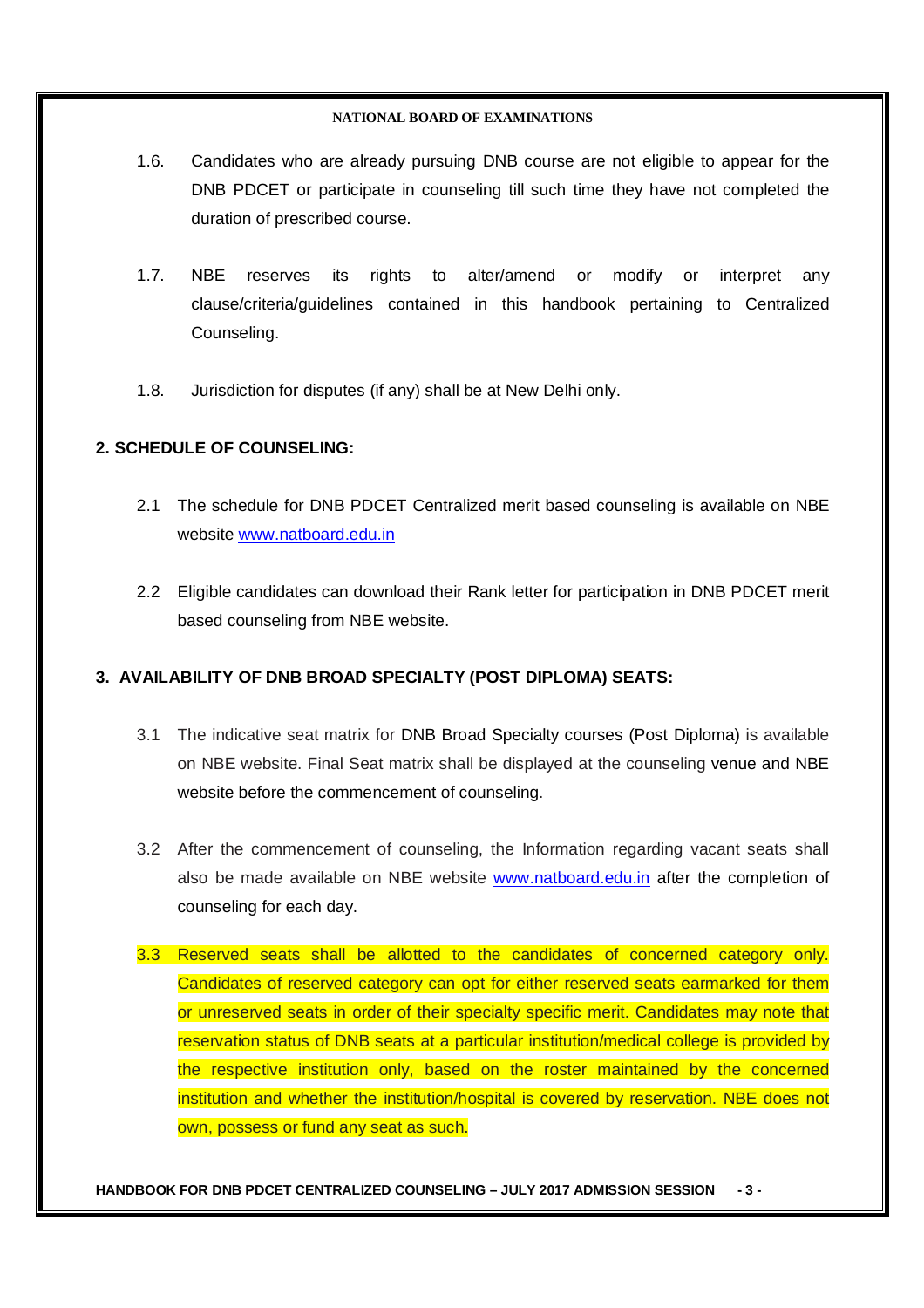## **4. VENUE OF COUNSELING:**

- 4.1 DNB PDCET merit based centralized counseling for July 2017 admission session shall be held in New Delhi at National Board of Examinations, PSP Area, Sector – 9, Dwarka (Landmark: Opp. District Court, New Delhi) as per prescribed schedule.
- 4.2 Candidates are required to make their own arrangements for boarding & lodging. Travel cost to appear in the counseling shall be borne by the candidates only.
- 4.3 Candidates are advised to report to the counseling venue at the prescribed time. Candidates reporting after the prescribed time are liable to miss their turn in the Counseling. NBE shall not be responsible for any delay in arrival due to any reason. No claim in this regards shall be entertained. NBE reserves its rights to take appropriate decisions in cases of late reporting by the candidates. However, no candidate under any circumstances shall be allowed to disrupt the existing flow of candidates for counseling if he/she reports late on any ground.

## **5. ALLOTMENT OF SEATS BY PERSONAL APPEARANCE:**

- 5.1 The allotment of seats shall be made to the eligible candidates only through personal appearance and they shall be called in batches in order of their specialty specific merit position, as per the schedule of Counseling available on NBE website.
- *5.2* Candidate has to be present in person on the day of his/her counseling to participate in the counseling at scheduled time specified in his/her Rank Letter. Authorized representative on behalf of candidate shall be permitted *only after due approval of NBE in exceptional circumstances only at sole discretion of NBE.*
- 5.3 The schedule for further round(s) of counseling (if any) shall be notified in due course on NBE website www.natboard.edu.in after completion of the 1st Round of Counseling. Candidates are advised to visit NBE website regularly for updates regarding counseling.
- 5.4 A candidate can also exercise his/her option for participation in further round of counseling (ie opting out) through NBE website www.natboard.edu.in till the day of

## **HANDBOOK FOR DNB PDCET CENTRALIZED COUNSELING – JULY 2017 ADMISSION SESSION - 4 -**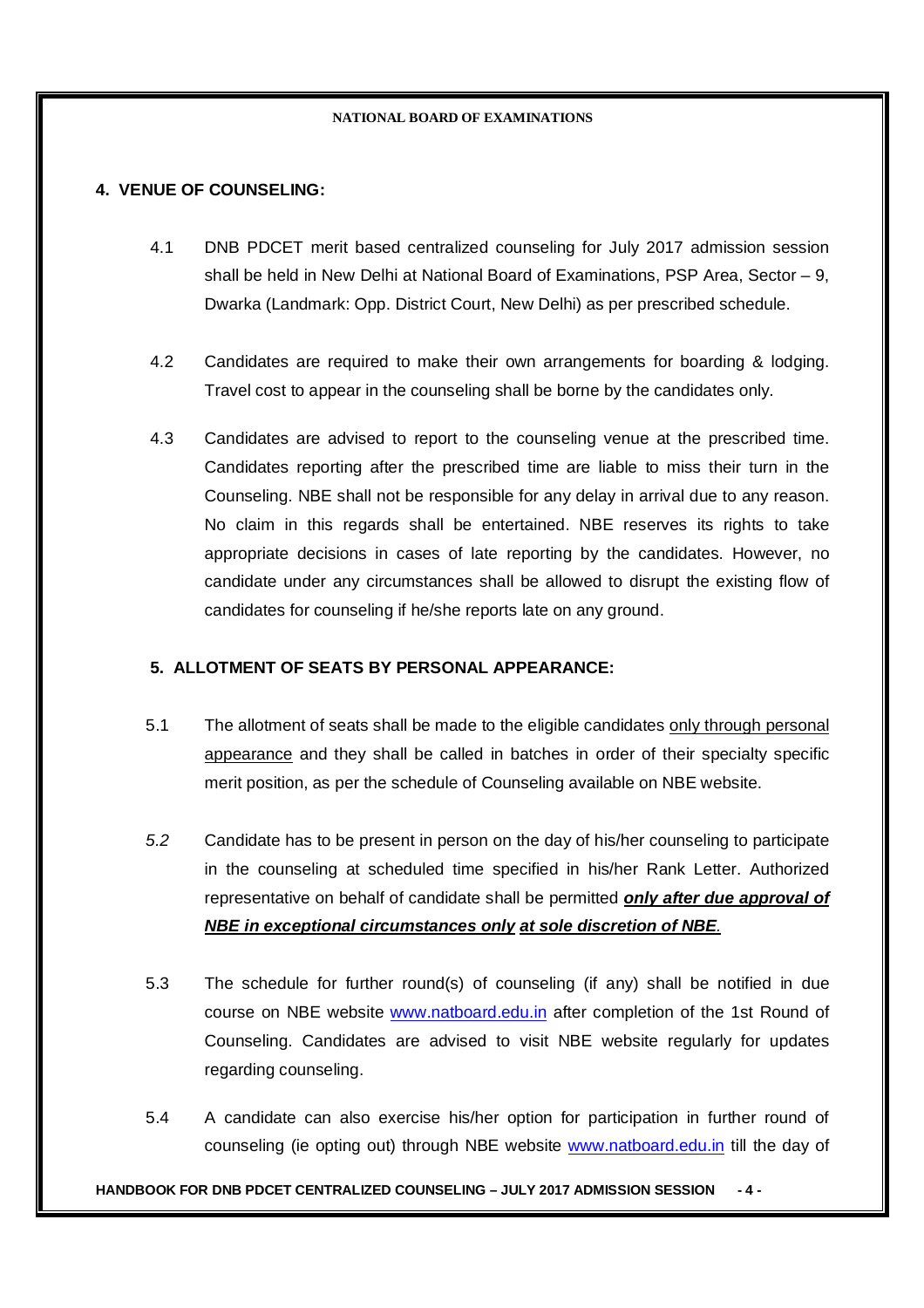his / her scheduled counseling. The candidate need not appear for counseling inperson at NBE office Delhi for opting out for further round of counseling. Candidate can access NBE website from anywhere to use the facility for opting out for further round of counseling. Such candidate shall not be marked as absent and shall be given an opportunity to participate in next round of counseling as and when conducted by NBE for the same academic session.

Eg:- A candidate with Merit position 25 has to attend the counseling on 14.08.2017 and is not interested to opt for any confirmed seat and wants to exercise his/her option for participation in the next round of counseling can use the online facility available at NBE website www.natboard.edu.in from commencement of counseling till 05.00PM on 14.08.2017.

Such Candidates who opted out for further round of counseling shall be required to pay counseling Fee of Rs 2500/- by credit/debit card at the time of online submission of Opting out form only in 1<sup>st</sup> Round. No fee is required for participation in further rounds of counseling.

- 5.5 Candidates who do not attend/participate in the counseling at their first opportunity either in person or through online (opt out) shall not be eligible for participation in the subsequent round(s) of counseling (if any).
- 5.6 Candidates opting for a confirmed seat are **NOT** eligible to participate in subsequent round(s) of counseling irrespective of their joining/non- joining/resignation from the seat already opted for.
- 5.7 Candidates appearing for counseling can either opt for a confirmed seat or exercise their option for participation in further round of counseling.
- 5.8 Candidates are advised to exercise their option for confirmed seat or next round of Counseling (vide supra) cautiously, as no change in seat once allotted shall be permissible under any circumstances.
- 5.9 The counseling shall be done purely on the basis of DNB PDCET  $(9<sup>th</sup>$  June, 2017) Specialty Specific Merit Position. The specialty specific merit has been determined by marks obtained by the candidates in DNB PDCET – June 2017 amongst their specialty. In the event of two or more candidates obtaining same marks, the

#### **HANDBOOK FOR DNB PDCET CENTRALIZED COUNSELING – JULY 2017 ADMISSION SESSION - 5 -**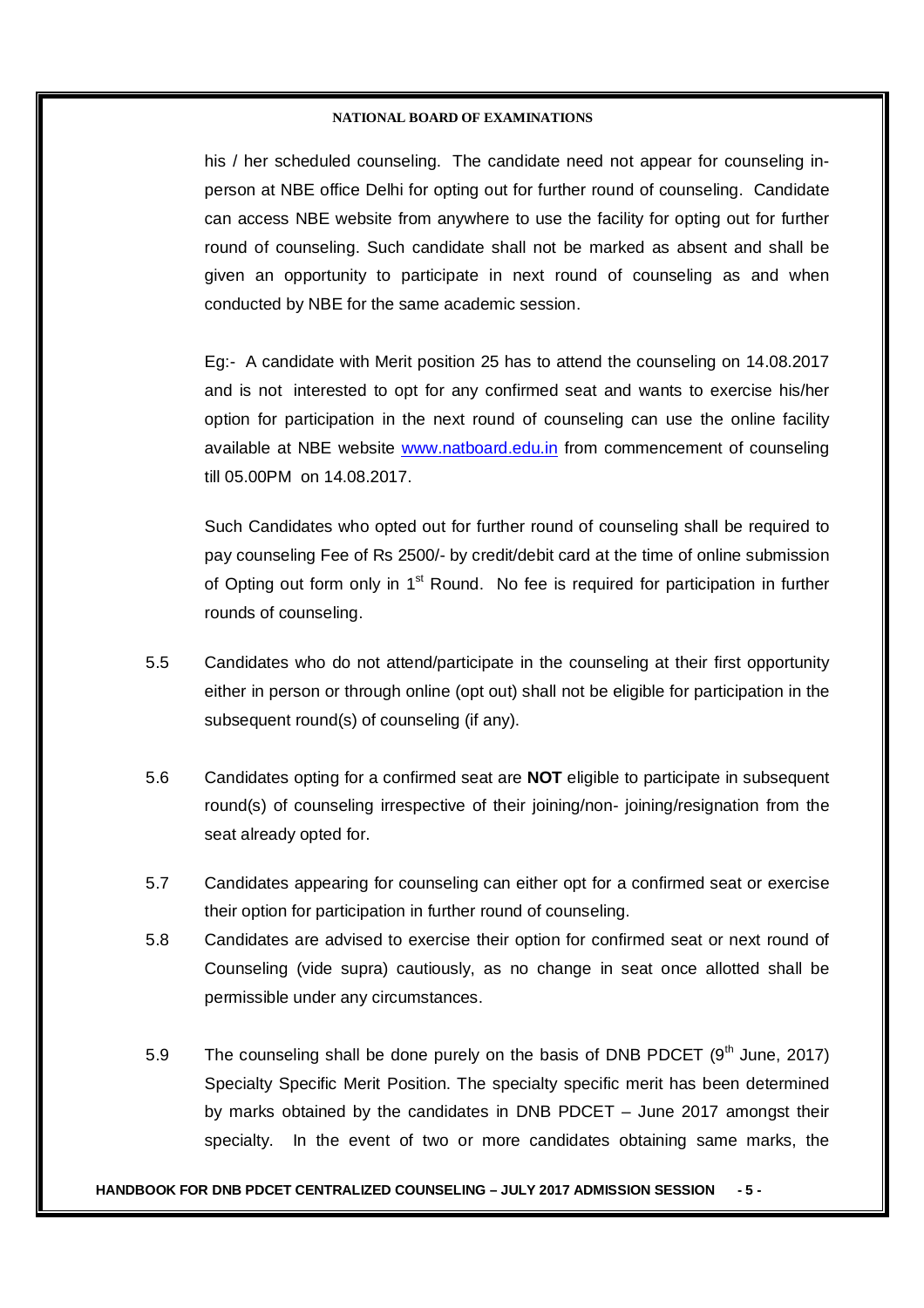Tiebreaker criteria as mentioned under clause 12.4 of Information Bulletin for DNB PDCET for Admission to Post Graduate DNB (Secondary) Courses July, 2017 admission session shall be adopted.

- 5.10 No separate letter/communication regarding counseling is being sent to the candidates. Therefore, all the eligible candidates are advised to refer to NBE website regularly www.natboard.edu.in for information pertaining to counseling and download their rank letter as well. Candidates are also advised to refer NBE website from time to time for any updates.
- 5.11 Candidates are required to bring their RANK LETTER at the time of counseling along with the prescribed documents. Rank letters can be downloaded from NBE website.

## **6. COUNSELING FEE:**

Candidates are required to deposit the counseling fee of Rs. 2500/- either through demand draft drawn in favour of National Board of Examinations, payable at New Delhi or through Debit / Credit Card, on the day of counseling at counseling venue itself. Candidates are required to pay the counseling fee, failing which they shall not be allowed to participate in the counseling.

Candidates who exercise their option for participation in further round of counseling after opting out online through NBE website are required to remit the counseling fee of Rs. 2500/ through payment gateway provided using a Credit Card or a Debit Card issued by banks in India.

Counseling fee shall not be refunded under any circumstances once the candidate has been registered for Counseling at the counseling venue.

## **7. LIST OF PRESCRIBED DOCUMENTS**

7.1 Candidates have to bring the following documents **IN ORIGINAL**.

*i. Rank Letter downloaded from NBE website www.natboard.edu.in* 

## **HANDBOOK FOR DNB PDCET CENTRALIZED COUNSELING – JULY 2017 ADMISSION SESSION - 6 -**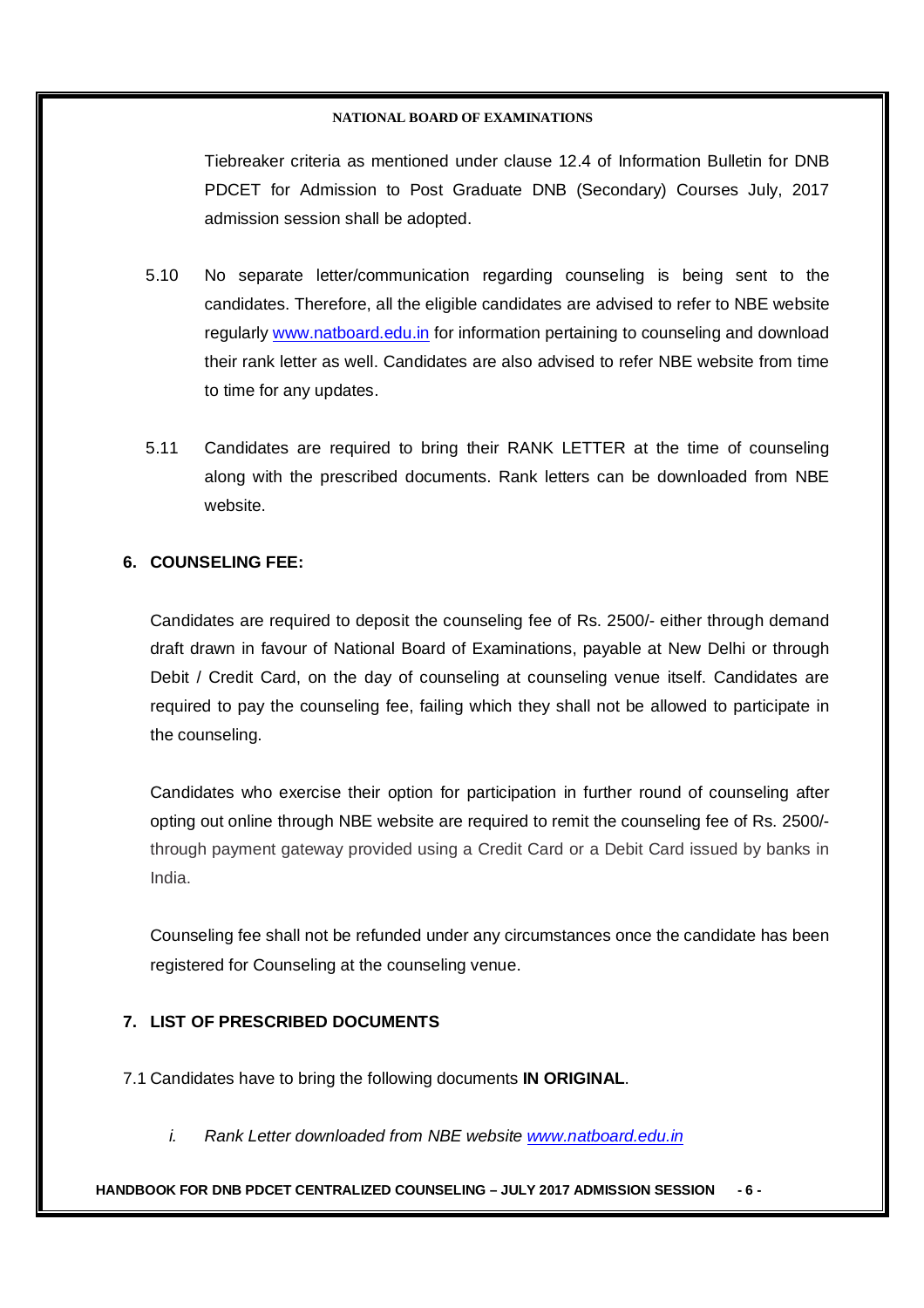- *ii. In the event of two or more candidates obtaining same marks, the Tie Breaker criteria as mentioned under clause 12.4 of Information Bulletin for DNB PDCET for Admission to Post Graduate DNB (Secondary) Courses July, 2017 admission session shall be adopted, the relevant documents to resolve the tie shall be produced by the candidate at the time of counseling*
- *iii. MBBS Degree certificate and Marksheets of all the Professional exams.*
- *iv. Post Graduate Diploma Medical Qualification Pass certificate/Provisional Pass Certificate\* of qualifying examination.*
- *v. Permanent Registration certificate issued by MCI/State Medical Council for registration of MBBS qualification.*
- *vi. Proof of Post Graduate Diploma Medical Qualification recognized as per IMC Act/Central Government.*
- *vii. Proof of declaration of result of Post Graduate Diploma Medical Qualification on or before 30 th June, 2017.*
- *viii. Proof of training completion of qualifying Post Graduate Diploma Qualification on or before 30th June, 2017*. (**Annexure B**)
- *ix. Matriculation/High School/Higher Secondary Certificate as a proof of Date of Birth.*
- *x. SC/ST/PWD/OBC certificate issued by competent authority, if applicable. Caste certificate must be issued by competent authority. The sub-caste should tally with the central Govt. list.*
- *xi. Any document (Bonafide certificate/Mark sheet/Attempt Certificate etc issued by concerned institution/medical college) confirming the name of the institution/medical college from where the Post Graduate Diploma Medical qualification was pursued.*
- *xii. Any other relevant certificate or document.*

Candidates are also required to bring self-certified photocopies of the documents mentioned at S. No. (ii) to (xii). Self-certified photocopies have to be submitted to NBE at the time of documents verification.

\* **Provisional certificate of Post Graduate Diploma Medical Qualification is permissible only for those candidates who had passed the Post Graduate Diploma Medical Qualification in the year 2016.** 

**If the candidate has passed Post Graduate Diploma Medical Qualification before 2016 and the Post Graduate Diploma Pass certificate has not been issued to him/her so far by the concerned university/Board, documentary evidence to this effect in form of a letter from competent authority of respective university/Board is to be furnished at the time of counseling.**

**HANDBOOK FOR DNB PDCET CENTRALIZED COUNSELING – JULY 2017 ADMISSION SESSION - 7 -**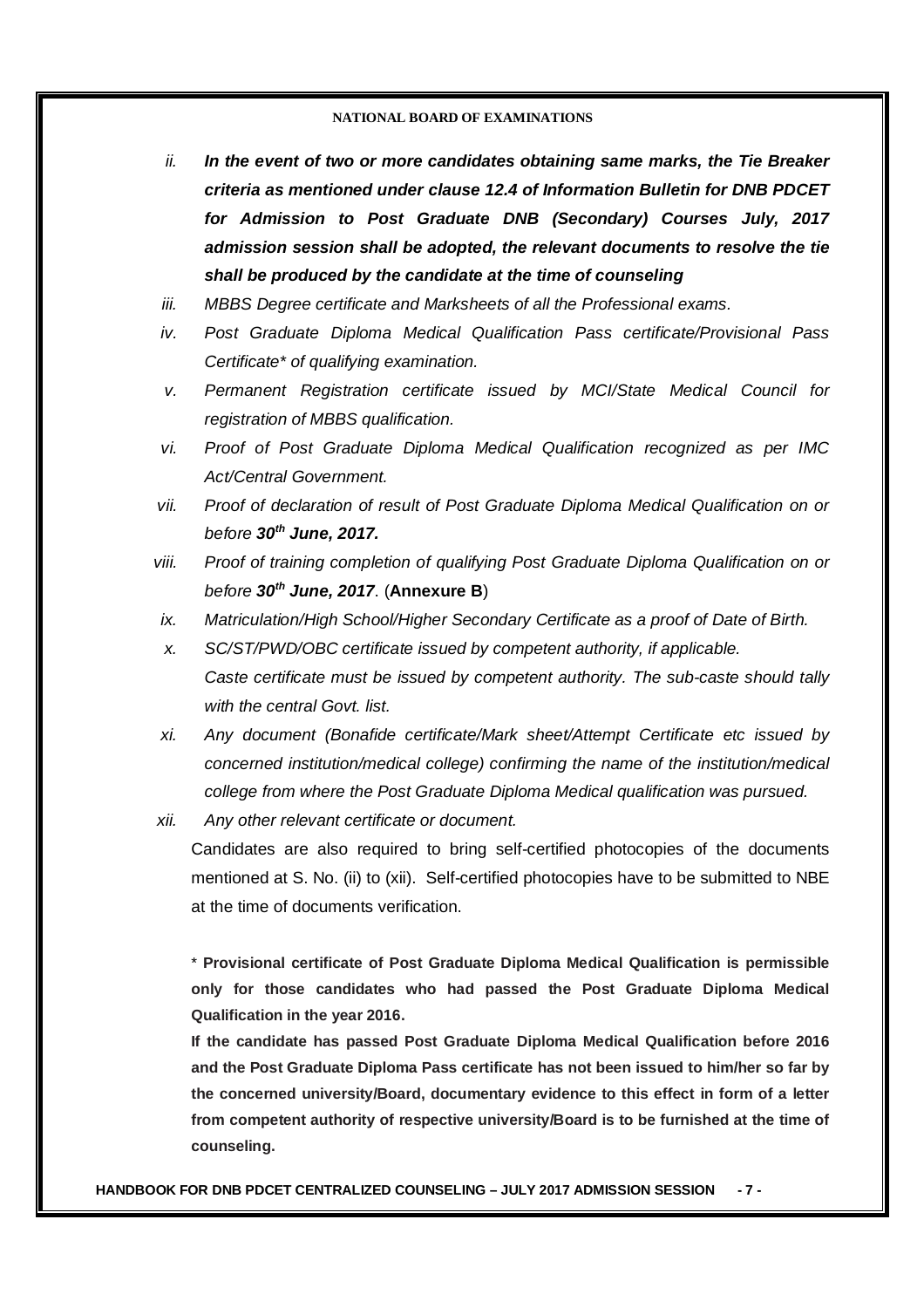If a candidate is employed or under any kind of bond, he/she has to furnish a 'No Objection Certificate or/and Relieving letter' issued by competent authority of concerned University /Employer before the cut off date prescribed to join the DNB course in case he/she decides to opt for a confirmed seat. The seat allotment letter to such candidates will be issued only after a copy of 'No Objection Certificate or/and Relieving letter' is submitted to NBE.

# **7.2 Candidates without original documents shall not be allowed to appear/participate in Centralized Counseling by NBE under any circumstances.**

7.3 Candidates are required to bring one of the following Govt issued valid Identity card (nonexpired) in original at the time of counseling:

- **PAN card**
- **Indian Passport**
- Voter ID Card
- **•** Driving License
- Aadhaar Card (with photograph)
- MCI/SMC Registration certificate bearing photograph of the candidate
- No other ID proof will be accepted.
- 7.4 All the certificates must be in HINDI or ENGLISH. In case if any of the certificate(s) is/are in regional language, its Hindi/English version translated copy duly authenticated by a Gazetted Officer will be required in original.
- 7.5 Seat Allotment letter shall be issued to the candidates opting for a confirmed seat on the same day of counseling subjected to fulfillment of the eligibility criteria.

## **8. PROCEDURE FOR DNB PDCET MERIT BASED CENTRALIZED COUNSELING**

The candidate who has qualified the DNB PDCET - July 2017 is eligible to participate in the Merit Based Counseling on the designated day and time. The flow of counseling process is as under:

8.1 **Station A** (Registration Area cum document & Identity Verification Area)

## **HANDBOOK FOR DNB PDCET CENTRALIZED COUNSELING – JULY 2017 ADMISSION SESSION - 8 -**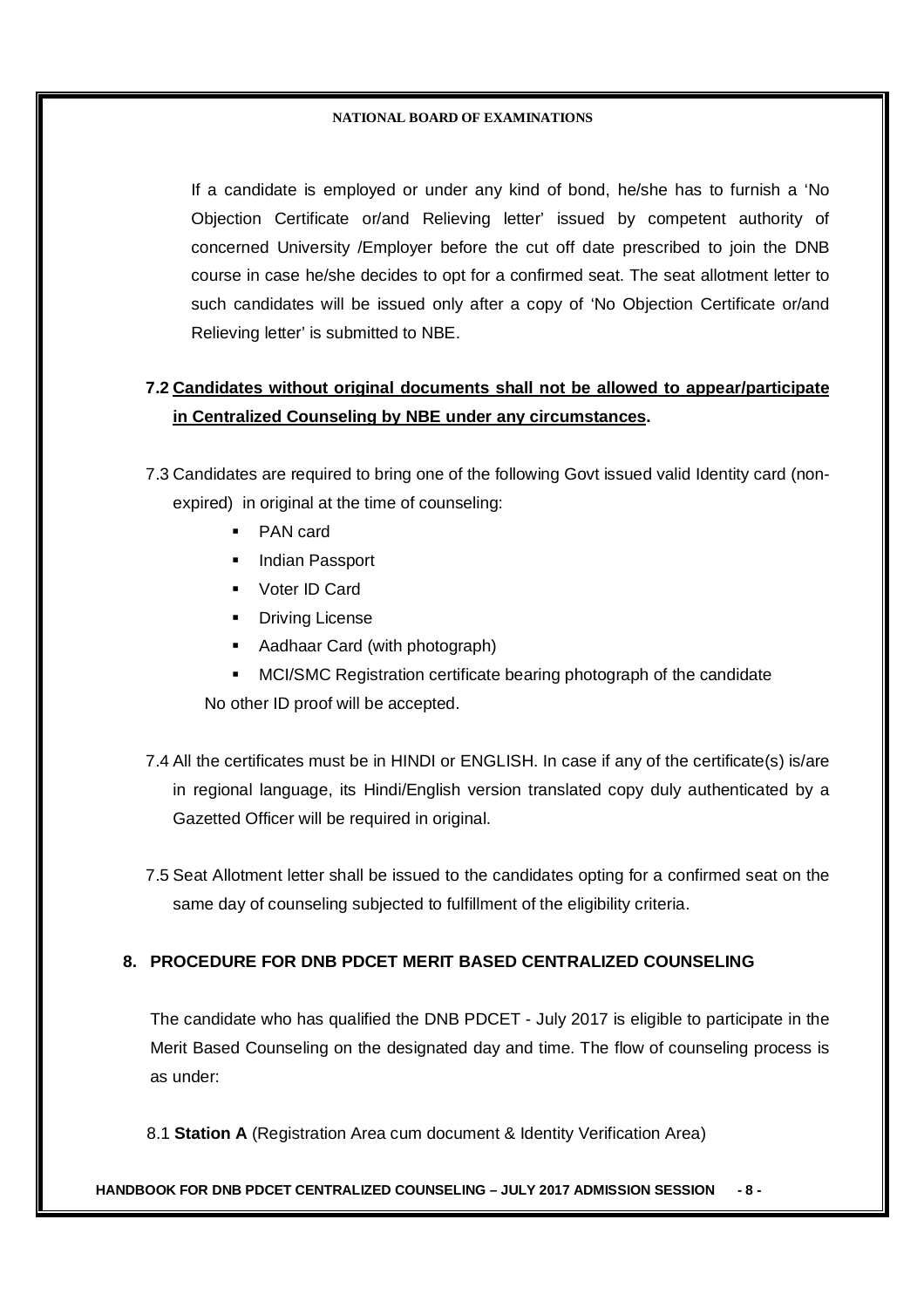- Attendance of all the present candidates shall be taken.
- Candidates shall be briefed about the counseling process and will be provided with a 'Counseling kit'.
- Candidates shall have to deposit a fee of Rs. 2500/- either in the form of Demand Draft drawn in favour of National Board of Examinations payable at New Delhi or through Debit / Credit Card.
- The original documents of every candidate shall be verified at the designated registration counters.
- Candidates without prescribed original documents shall not be allowed to participate in the Counseling.
- Biometric information of all candidates called for the counseling shall be captured and verified against the information of the candidate captured at the time of DNB PDCET (9<sup>th</sup> June, 2017) at their test venue.
- The candidates should report at the counseling venue on time as mentioned in their Rank letter on the day of scheduled counseling. This will allow time for identity verification and checking in for participation in the counseling.
- Identity checks shall be made upon arrival at the counseling venue to ensure that there are no unauthorized candidates participating in the counseling.
- Finger prints of all the candidates may be captured and candidates are requested to cooperate with this essential activity to avoid any cases of impersonation. This is a security feature which will also ensure that only genuine and bonafide candidates appear for the counseling.
- Candidates are required to bring one of the following Govt issued identity card in original at the time of counseling:
	- PAN card
	- **Indian Passport**
	- Voter ID card
	- **•** Driving License
	- Aadhaar Card (with photograph)
	- MCI/SMC Registration certificate bearing photograph of the candidate

No other ID proof shall be accepted.

8.2 **Station B** (Seat availability status area):

**HANDBOOK FOR DNB PDCET CENTRALIZED COUNSELING – JULY 2017 ADMISSION SESSION - 9 -**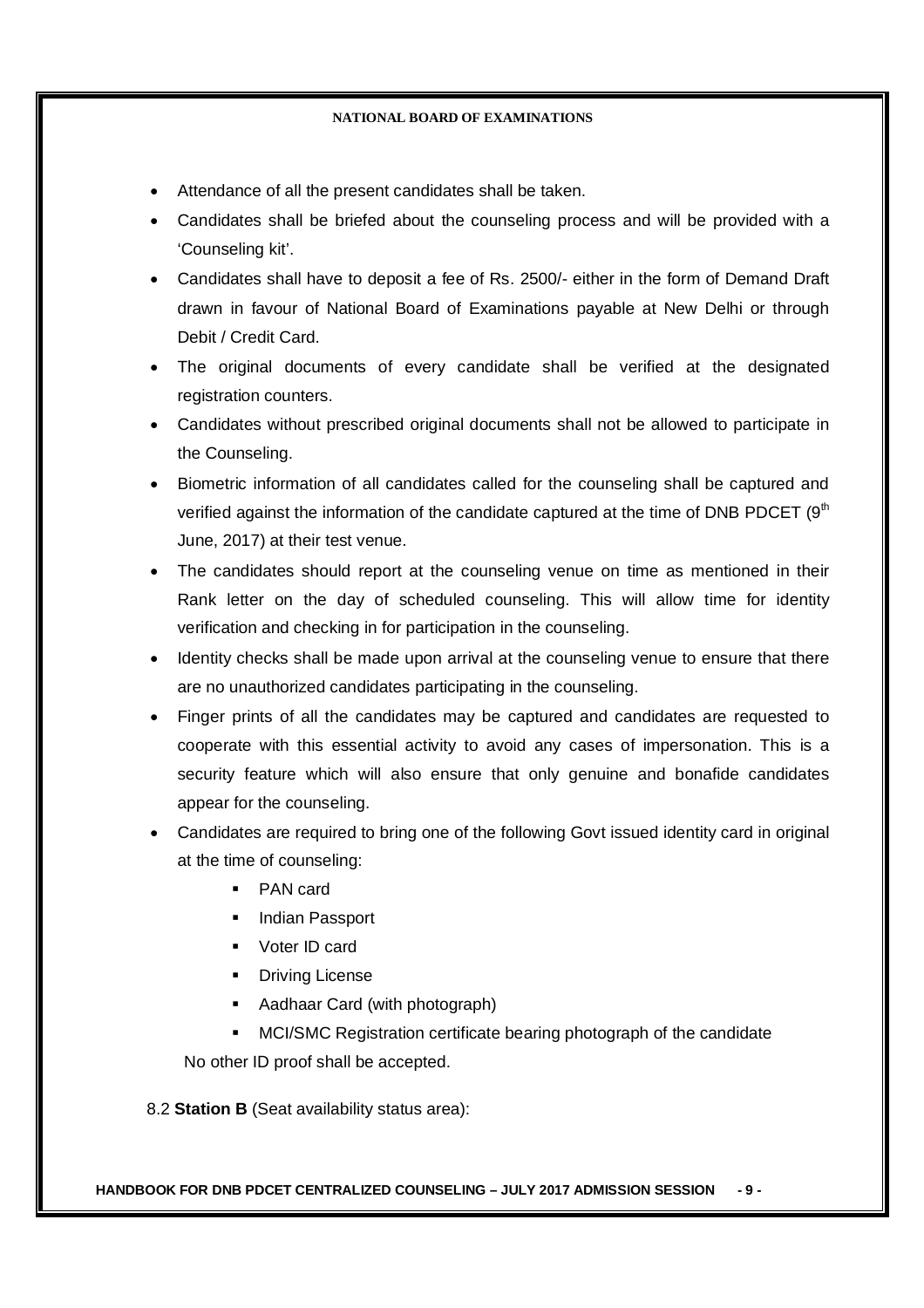- After verification of the documents is complete, the candidate will be asked to move to station B in order of his/her specialty specific merit position.
- Candidates will be given an opportunity to go through the available seat matrix on Computers wherein they can look for the available seats in the specialty of their choice.
- Parents/relatives/guardians are not permitted at this station. However, use of phone by the candidate is permitted at station B.
- Candidates are advised to shortlist the institution of their choice at this station. The final allotment shall be done at Station C.

8.3 **Station C** (Seat allotment area):

- Candidates will thereafter move to station C in order of their specialty specific merit position.
- A counseling panel comprising of eminent subject experts shall display the vacant seat position to the candidates and guide and counsel them to arrive at their final decision.
- Candidate at this station has to opt either for a confirmed seat or express his/her willingness to participate in subsequent round of counseling, if any, and an undertaking to this effect shall be furnished by the candidate in writing.
- Candidates opting for a confirmed seat shall be given a seat allotment letter at station C subjected to fulfillment of eligibility criteria.
- If a candidate is employed or under any kind of bond, he/she has to furnish a 'No Objection Certificate and/or Relieving letter' issued by competent authority of concerned University /Employer before the cut off date prescribed to join the DNB course in case he/she decides to opt for a confirmed seat. The seat allotment letter to such candidates will be issued only after a copy of 'No Objection Certificate and/or relieving letter' is submitted to NBE.
- **Use of mobile phone by the candidates is not permitted at station C**. Cooperation of candidates is solicited for not using the mobile phone at station C.
- After verification of his/her details mentioned in the seat allotment letter the candidate can leave the counseling venue.
- Candidate shall leave the Counseling venue thereafter.

## **9. GENERAL INSTRUCTIONS**

**HANDBOOK FOR DNB PDCET CENTRALIZED COUNSELING – JULY 2017 ADMISSION SESSION - 10 -**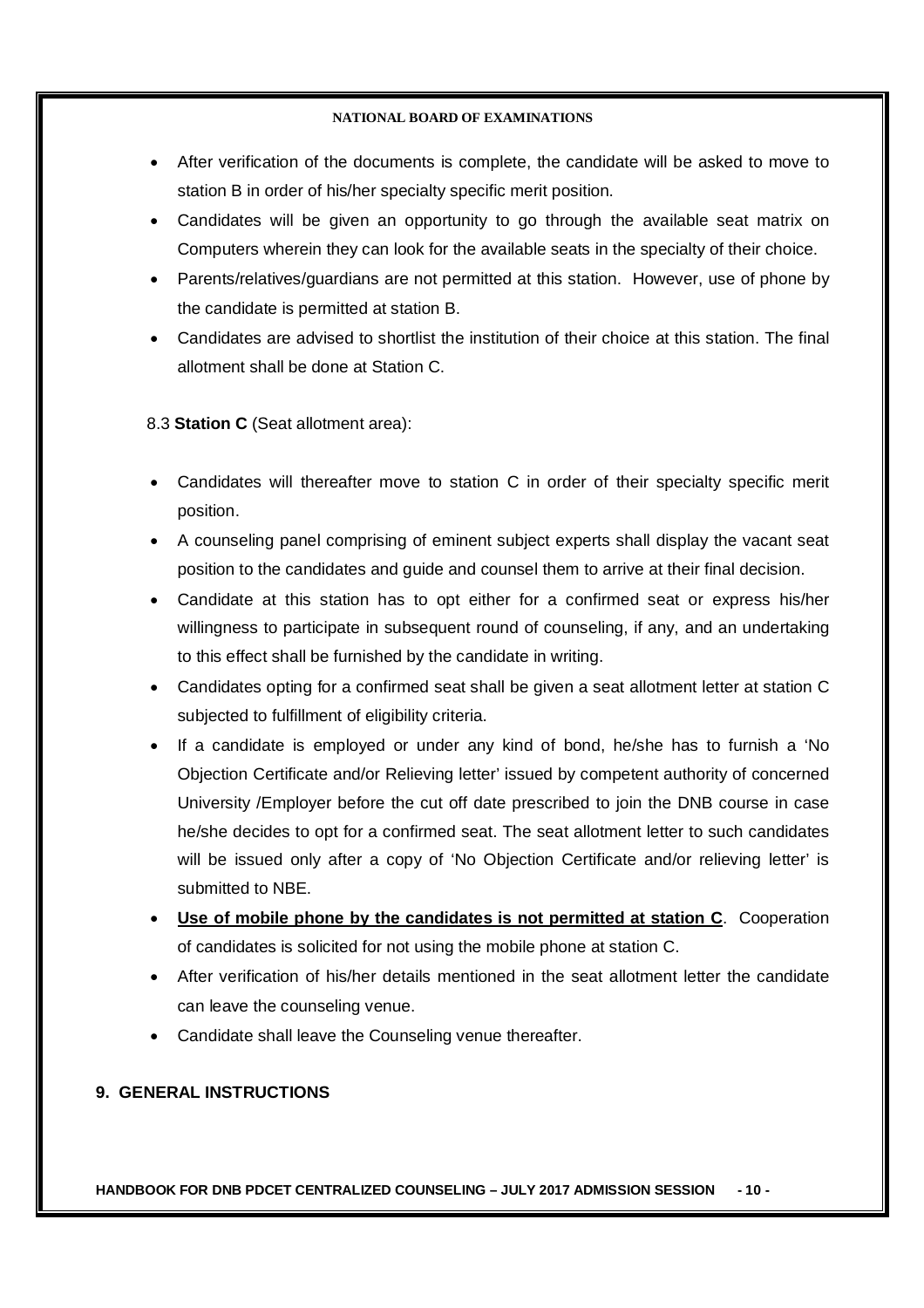- 9.1 Candidates are advised to maintain decorum and sanctity of the process.
- 9.2 Water, Tea/Coffee and refreshments shall be served to the candidates and accompanying guests at the venue.
- 9.3 Counseling is a real time process and candidates are requested to be patient and maintain discipline while the Counseling is in progress.
- 9.4 Candidates are advised to report for the counseling on time and should have sufficient margin after the completion of Counseling for their scheduled departure as the Counseling process is likely to continue till late evening.
- 9.5 Candidates are advised to carefully go through the prescribed guidelines for DNB PDCET Centralized Merit Based Counseling before they report for participation in the Counseling.
- 9.6 Candidates are advised to check the seat position at NBE website before reporting to NBE office for participation in counseling.

**HANDBOOK FOR DNB PDCET CENTRALIZED COUNSELING – JULY 2017 ADMISSION SESSION - 11 -**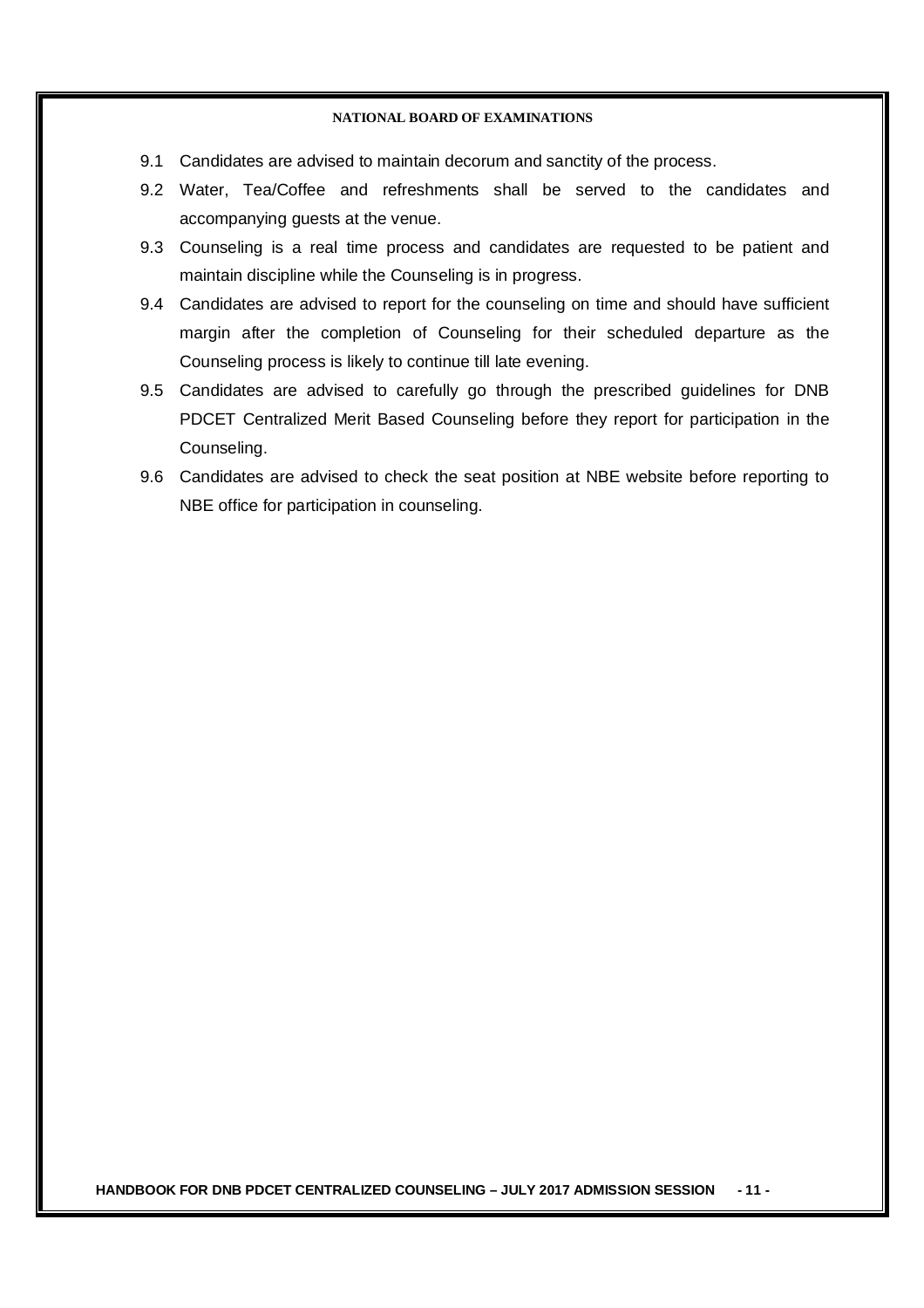### **10 UNFAIR MEANS:**

## 10.1 **IMPERSONATION IN COUNSELING**

If it is found during the counseling that candidates appearing in the Counseling have Indulged in any kind of impersonation or unfair means, his/her candidature for counseling/admission to DNB course will be cancelled. The matter shall be dealt as per Unfair Means guidelines of NBE. Such candidates will be debarred from taking NBE examinations in future.

#### 10.2 **SUBMISSION OF FALSE / FABRICATED DOCUMENTS**

If it is found at any stage that documents produced for determination of eligibility for DNB PDCET examination are false/fabricated/forged and/or do not belong to the candidate, his/her candidature for counseling/admission to DNB course will be cancelled and further penal action may be taken. The matter shall be dealt as per Unfair Means guidelines of NBE.

## 10.3 **CANVASSING FOR ALLOTMENT OF SEATS**

Canvassing directly or indirectly for the allotment of seats or adjustments thereafter would disqualify the candidate from participation in counseling. The allotment of seats shall strictly be done on the basis of merit list through centralized counseling. Candidates are advised not to canvass or approach or solicit any kind of intervention in this regard.

## 10.4 **MISCONDUCT**

Please note that the movement of candidates across the various stations in the conduct of centralized counseling depends upon the number of candidates ahead of you. To ensure smooth and well-coordinated conduct of procedure you are kindly requested to be patient and wait for your turn.

NBE staff, officers and faculty solicits your kind cooperation in maintaining smooth and continuous flow of proceedings.

**HANDBOOK FOR DNB PDCET CENTRALIZED COUNSELING – JULY 2017 ADMISSION SESSION - 12 -**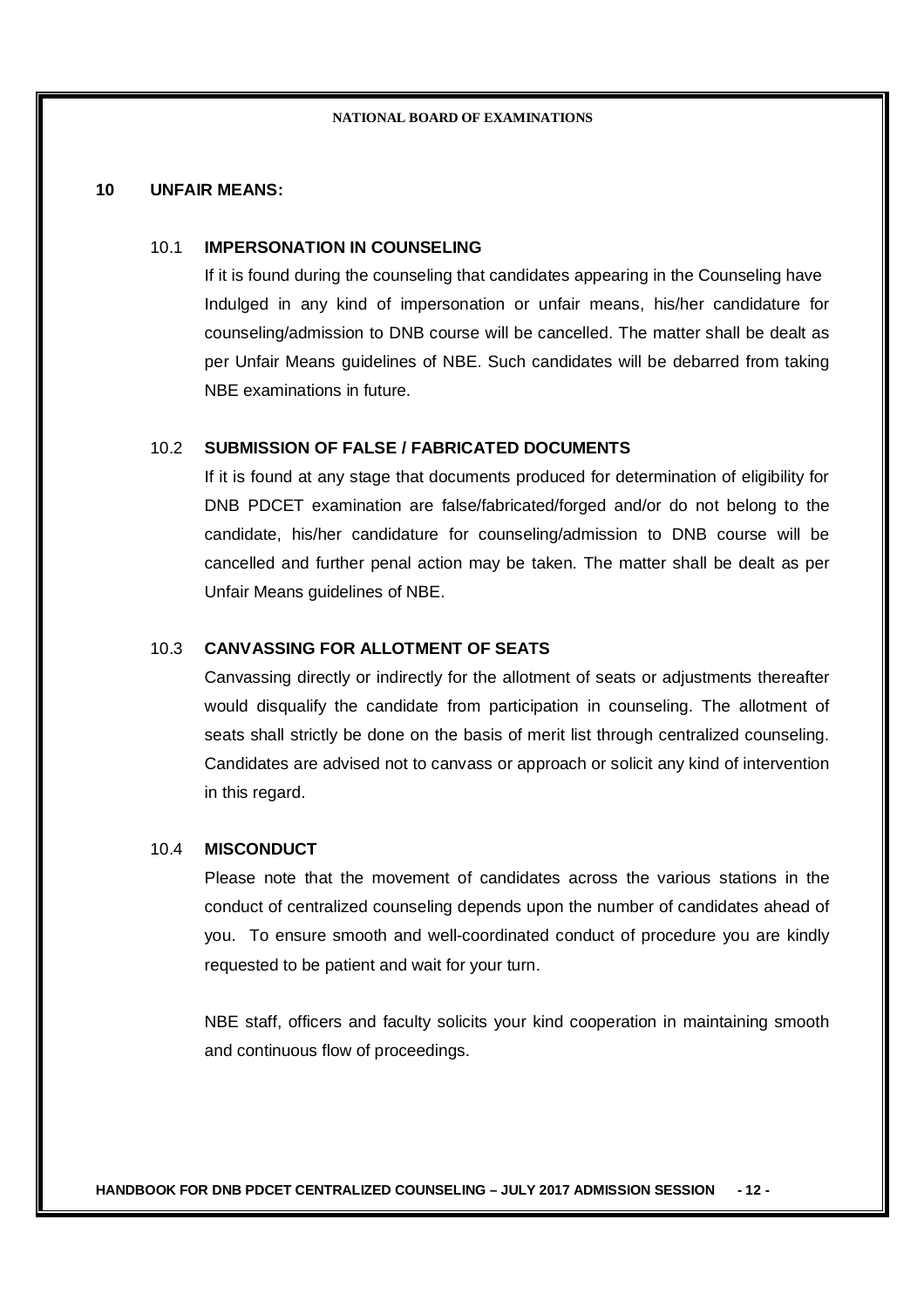Please note that during conduct of counseling there shall be "zero tolerance" for any kind of misconduct. The following acts are illustrative of what constitutes misconduct:

Use of mobile phones at Station C.

- i. Jumping the queue.
- ii. Using indecent language or gestures with any staff, faculty or other candidates.
- iii. Threatening, abusing or canvassing.
- iv. Indulging in arguments or counter arguments at any of the stations.
- v. Any act which intentionally or otherwise poses difficulty in the smooth conduct of counseling.
- vi. Any such act as may be observed by NBE.
- 10.5 NBE reserves its absolute rights to take actions which may include the following against any candidate or person found indulging in any of above mentioned acts:
	- i. Referring the matter of Disciplinary Committee for Counseling of NBE for further action in the matter.
	- ii. Referring the matter to the State Medical Council/ Medical Council of India for professional/ethical misconduct.
	- iii. Taking up the matter with law enforcing agencies such as local police.
	- iv. Evicting such persons from the venue.
	- v. Taking up the matter for disciplinary action with the concerned institutions or employing agency for such person.
	- vi. Further action as may be deemed appropriate.

A separate Information & Grievance Redressal Desk is available at the candidate waiting area and in case of any grievance etc., the candidates can approach this desk or contact any of the NBE staff/faculty available at respective stations.

**HANDBOOK FOR DNB PDCET CENTRALIZED COUNSELING – JULY 2017 ADMISSION SESSION - 13 -**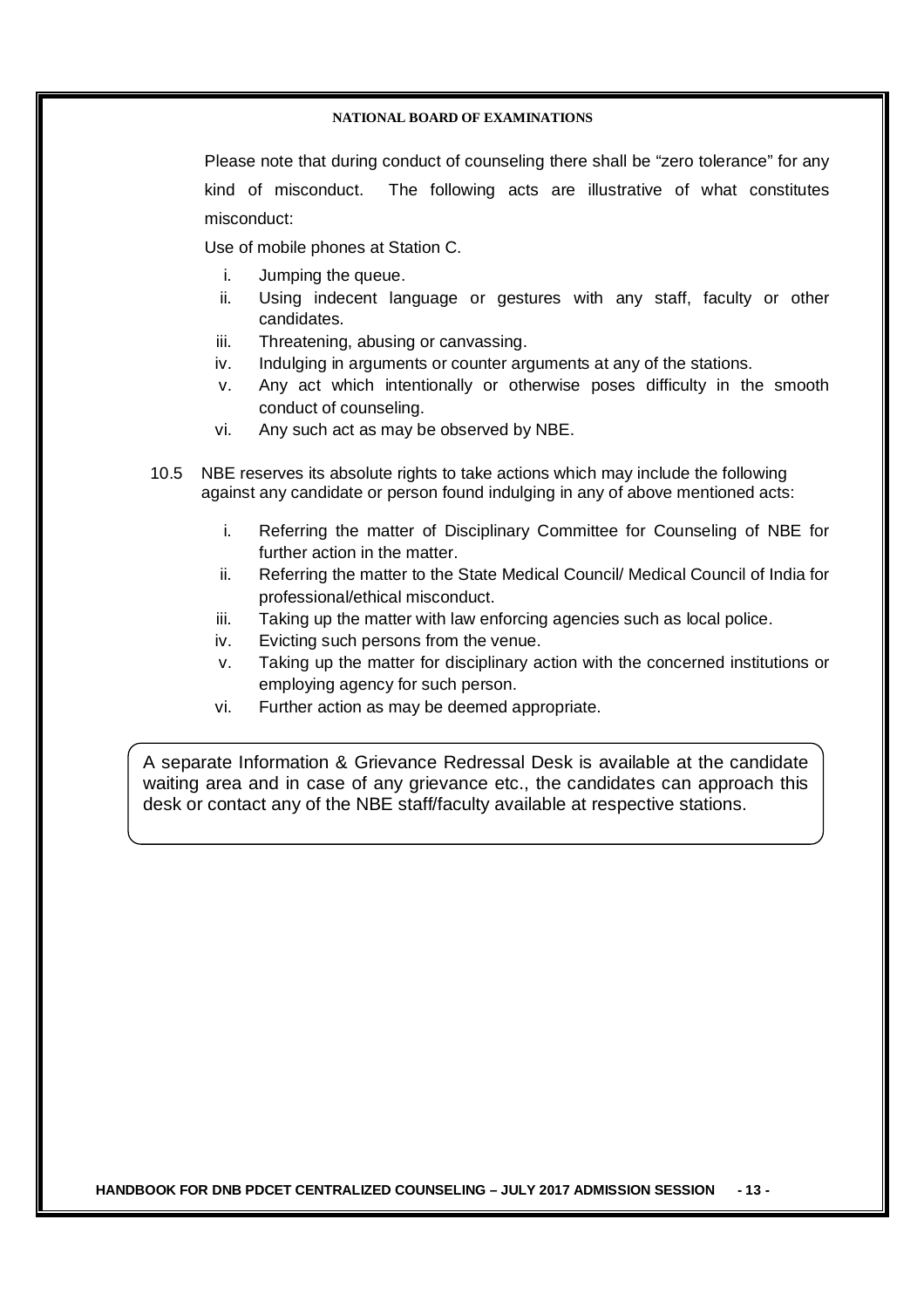## **11. JOINING OF THE COURSE:**

- 11.1 Each candidate shall be given a prescribed time from the date of issuance of the allotment letter to report and join the allotted NBE accredited Medical college/Institution/Hospital.
- 11.2 Joining means deposition of the prescribed DNB Course fee by the candidate at the accredited hospital/institute and resuming his/her duties as a DNB trainee.
- 11.3 Candidate has to begin his/her DNB training within the prescribed time only. Candidate is required to submit his/her joining report to NBE in the prescribed format i.e. Annexure – 'A' (DNB PDCET - July, 2017).
- 11.4 Requests for extension of joining date shall not be entertained ordinarily. NBE reserves its right to grant extension to the candidate for joining DNB course on the merits of the case in exceptional case only.
- 11.5 The allotment made shall be firm and final. Change of Institute/college from one place to another is not permitted under any circumstances. Requests for the same shall not be entertained by the NBE after the allotment of seats.
- 11.6 Annexure 'A' (DNB PDCET July, 2017) in ORIGINAL has to be furnished by the accredited hospital through speed post along with application for registration within one month of joining DNB training. However, a scanned copy of 'Annexure  $-A$ ' is to be sent to NBE through email at **counseling@natboard.edu.in** *immediately* after joining DNB training.
- 11.7 DNB PDCET June, 2017 merit is valid for admission to July, 2017 admission session only. The result shall not be carried forward to next session under any circumstances.
- 11.8 Joining of a candidate to a NBE accredited institute through Centralized Merit Based Counseling is subject to medical fitness of the candidate as assessed/examined by the accredited hospital/institution.

**HANDBOOK FOR DNB PDCET CENTRALIZED COUNSELING – JULY 2017 ADMISSION SESSION - 14 -**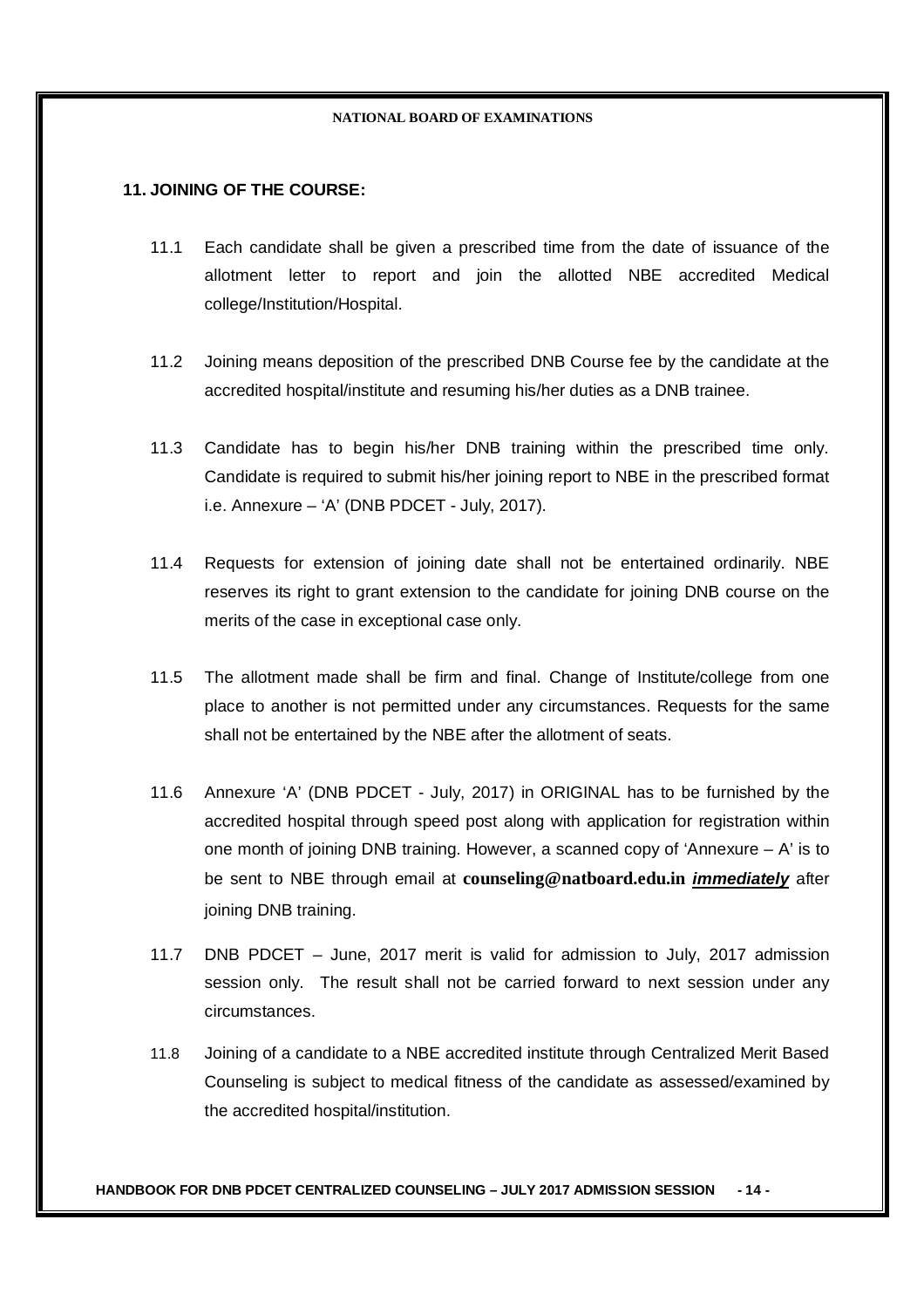- 11.9 The medical examination of the candidate shall be done by the Medical Board of the concerned NBE accredited institute. Candidate found fit in the medical examination shall only be allowed to join DNB course.
- 11.10 NBE reserves its rights to take a final decision in the matter of the candidate being found unfit in medical examination and may undertake medical examination of candidate at its sole discretion.
- 11.11 Leave on medical grounds is permissible only for genuine medical reasons and NBE should be informed by the concerned institute/hospital about the same immediately after the candidate proceeds on leave on medical grounds.
- 11.12 Supporting medical documents for taking leaves on medical ground have to be certified by the Head of the Institute/hospital where the candidate is undergoing DNB training and have to be sent to NBE for final approval.
- 11.13 The medical treatment should be taken from the institute/hospital where the candidate is undergoing DNB training. Any deviation from this has to be supported with valid grounds and documentation and shall not be entertained ordinarily.
- 11.14 Admission of a candidate remaining absent from duty/unauthorized leaves after joining DNB course for a period of 7 calendar days shall automatically be treated as cancelled. Unauthorized absence even for a single day shall be viewed seriously.
- 11.15 NBE reserves its absolute rights to take appropriate actions in the cases related to unauthorized absence/leave or absence allegedly on medical grounds.
- 11.16 All disputes pertaining to conduct of COUNSELING by the NBE and allocation of seats in various specialties and colleges/institutions by the NBE shall be within the exclusive jurisdiction of competent courts at Delhi/New Delhi only.

**HANDBOOK FOR DNB PDCET CENTRALIZED COUNSELING – JULY 2017 ADMISSION SESSION - 15 -**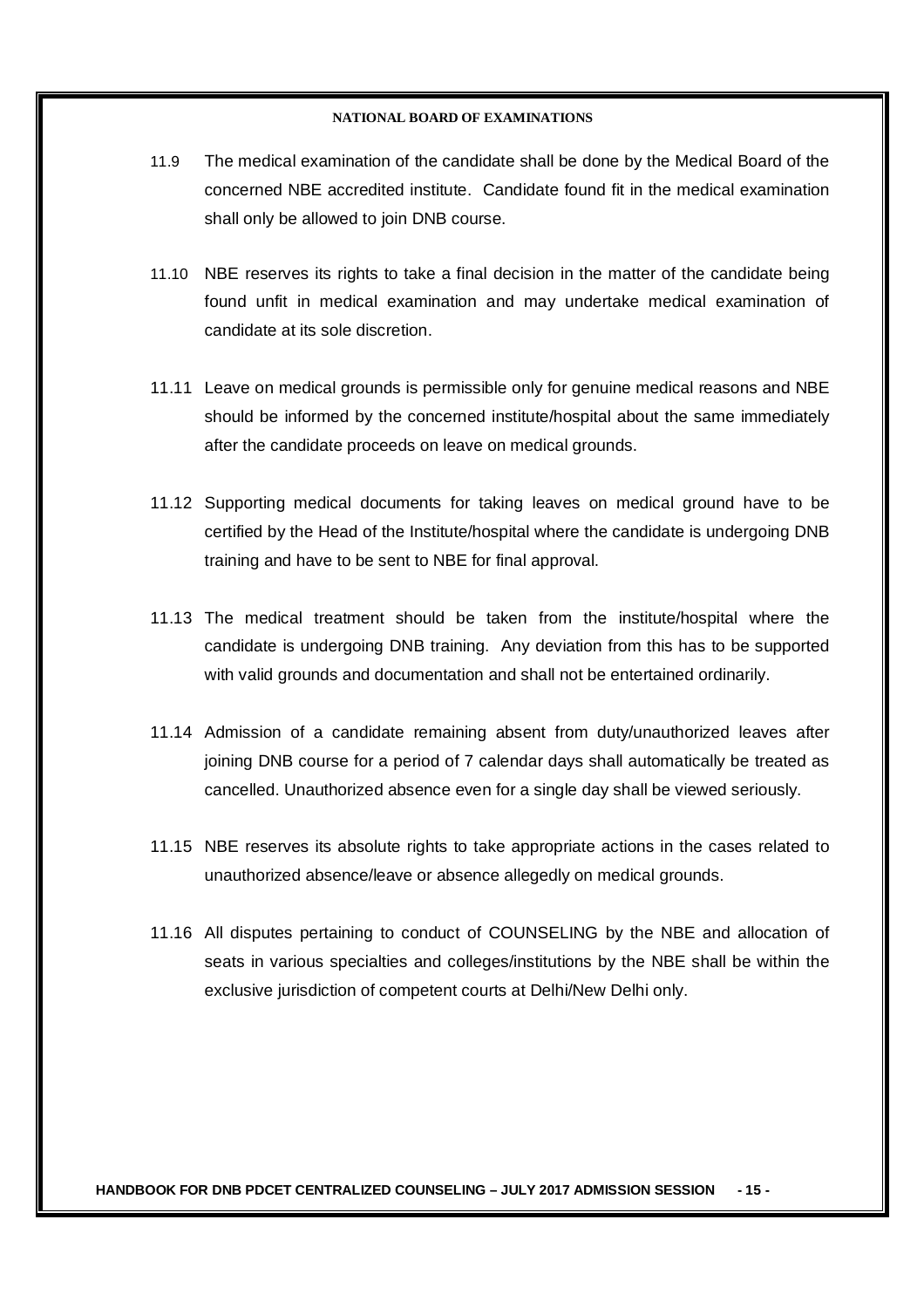## **12. FEE GUIDELINES FOR DNB TRAINING:**

## **1. Fee Structure for DNB Training is as follows:**

| <b>Heads</b>                      | Charges * (in INR) per year |
|-----------------------------------|-----------------------------|
| Academic Fee<br>$\blacksquare$    | $50,000/-$                  |
| Library fee                       | 10,000/                     |
| Annual Appraisal fee<br>٠         | 10,000/                     |
| <b>Accommodation Charges</b><br>٠ | 10,000/                     |

*\*Maximum Permissible Limit: Accredited institutions are at liberty to charge fees which is less than indicated under respective category. The fee cannot be higher than these amounts.*

## **2. General guidelines:**

- 2.1. The fees shall be collected annually and has to be paid by the trainee at the start of each academic year.
- 2.2. In the 1<sup>st</sup> year the fees has to be paid on joining the hospital while the fees for 2<sup>nd</sup> year has to be paid within 4 weeks of the start of the academic year.
- 2.3. In any circumstances the fees shall be non-refundable to the candidates, if he/she leaves DNB/FNB training after joining the programme.
- 2.4. The fees shall be paid by the candidates only through Demand Draft/ Cheque / electronic transfer and under no circumstances by cash.
- 2.5. The accredited institutions cannot charge any other fees like capitation fees, security deposit, security bond, and caution bond in the form of cash, fixed deposit, bank guarantee, and agreement by any instrument whatsoever.
- 2.6. The institutes concerned cannot charge any fees or an amount in any form, over and above the ceiling amounts prescribed above.

**HANDBOOK FOR DNB PDCET CENTRALIZED COUNSELING – JULY 2017 ADMISSION SESSION - 16 -**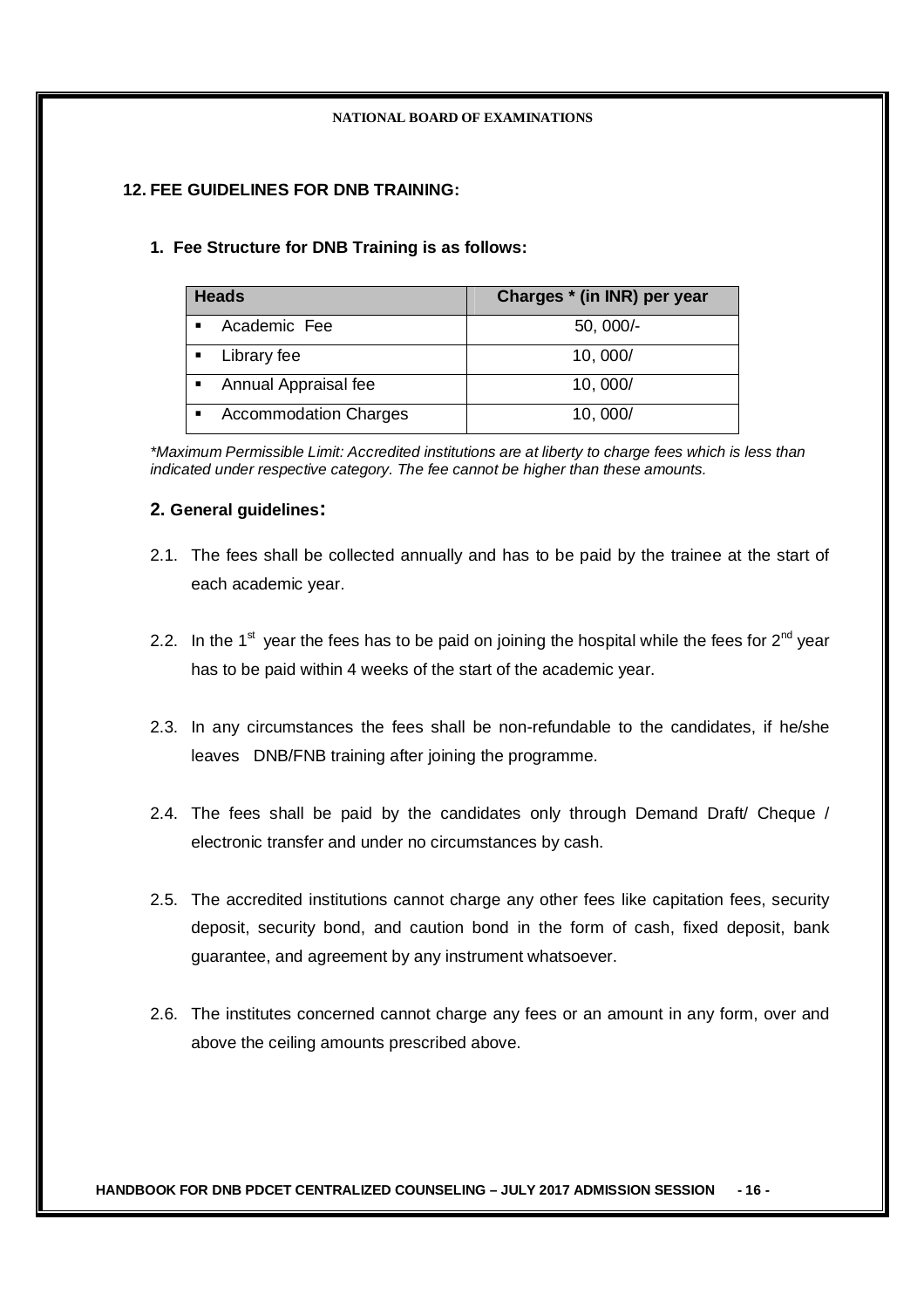## **13. QUERY HANDLING:**

- 13.1 ORAL queries would not be entertained by NBE.
- 13.2 For any queries pertaining to counseling, candidates are requested to communicate to NBE by email at counseling@natboard.edu.in
- 13.3 Candidates must always mention their specialty, specialty specific merit position, testing ID, name, postal address and telephone/mobile no. in their correspondence to NBE.
- 13.4 Candidates are advised to carefully go through the guidelines of counseling and NBE website before submitting a query.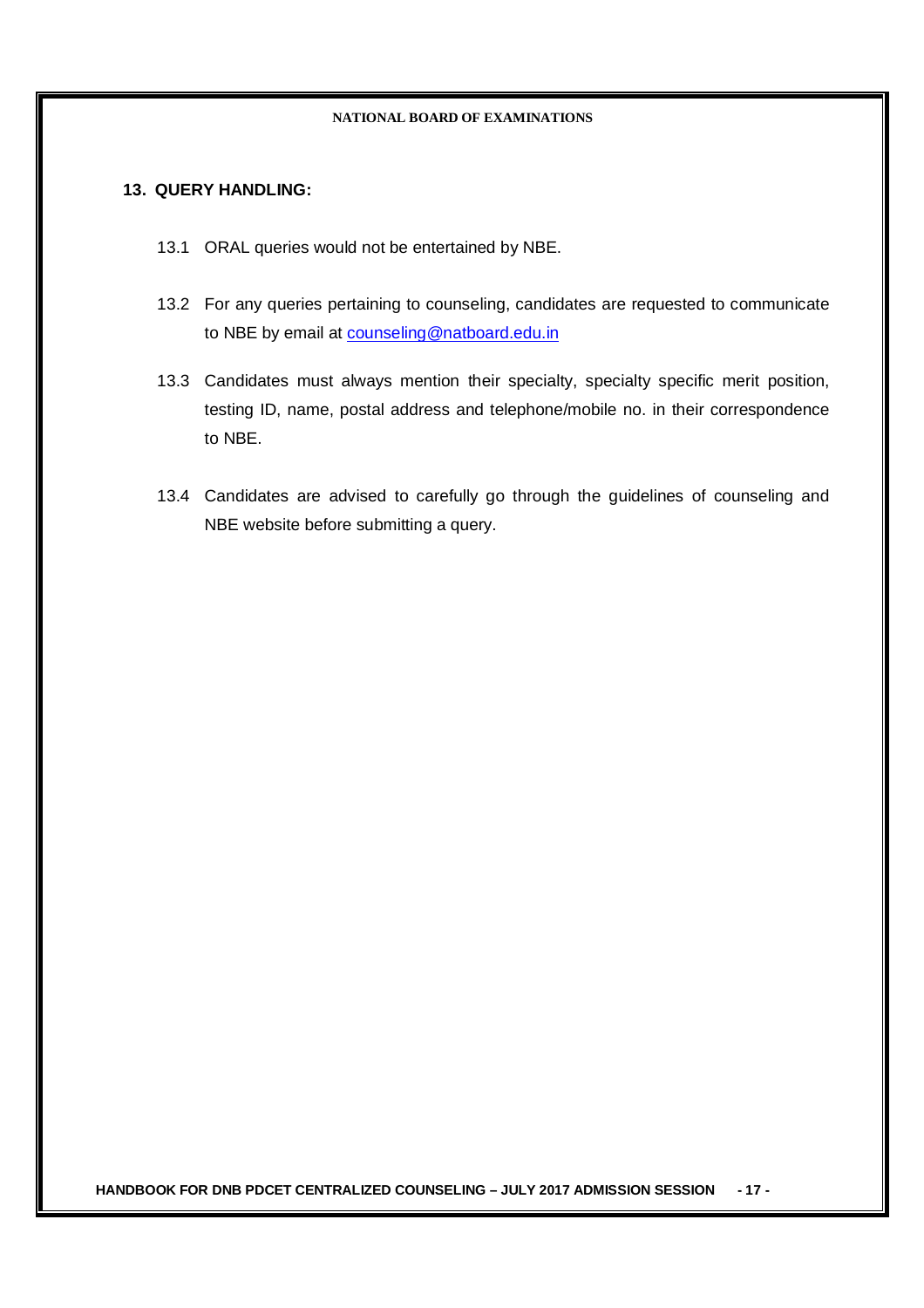## **14 PROCEDURE FOR REGISTRATION WITH NBE FOR DNB BROAD SPECIALTY (POST DIPLOMA) COURSES:**

- 14.1 Candidates are required to furnish the following documents to NBE within one month of joining DNB training in order to get registered by NBE for DNB course:
	- A duly completed application form for July, 2017 admission session.
	- A registration fee of Rs. 3000/- (for 2 Years course) is to be deposited through Challan/Pay-in-slip at any of the Indian Bank branches across India. NBE copy of this Challan has to be enclosed with the registration form.
	- Annexure A (DNB PDCET July, 2017) in this handbook.
- 14.2 Contact details of candidate as mentioned in registration form shall be treated as final for further correspondence with the candidate.
- 14.3 Candidates are advised to inform NBE at email ID counseling@natboard.edu.in at the earliest in case of their non-joining/resignation from the DNB course.
- 14.4 Registration letters can be downloaded from NBE website once the registration process is completed.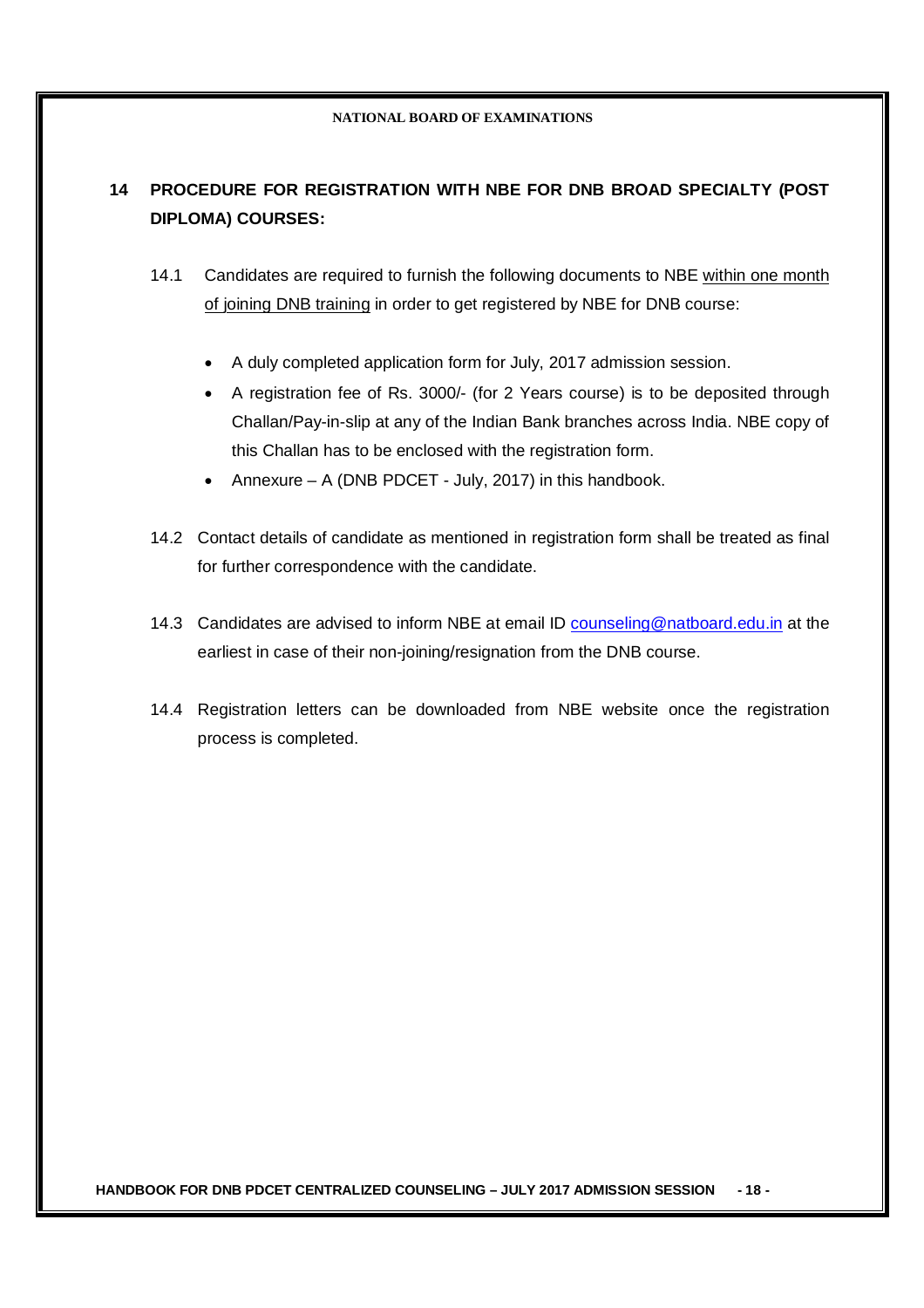## **15 DISCLAIMER:**

- 15.1 The merit list of candidates is purely provisional and subject to the verification of aforementioned documents in original. Any candidate found to have furnished incorrect information/false documents shall be disqualified from the counseling.
- 15.2 If it is found at any stage that a candidate is already pursuing a post graduate medical course and has again opted for a DNB seat through DNB PDCET Centralized Counseling – July, 2017 admission session without resigning from the previous seat, he/she shall forfeit his/her claim for the DNB seat and action as deemed fit by NBE shall be taken. Candidates already pursuing a DNB course are not eligible to appear for the DNB PDCET till such time they have completed the duration of prescribed course.
- 15.3 In an unlikely event of an ineligible candidate getting admission to DNB course, NBE reserves its right to revoke his/her admission from DNB course.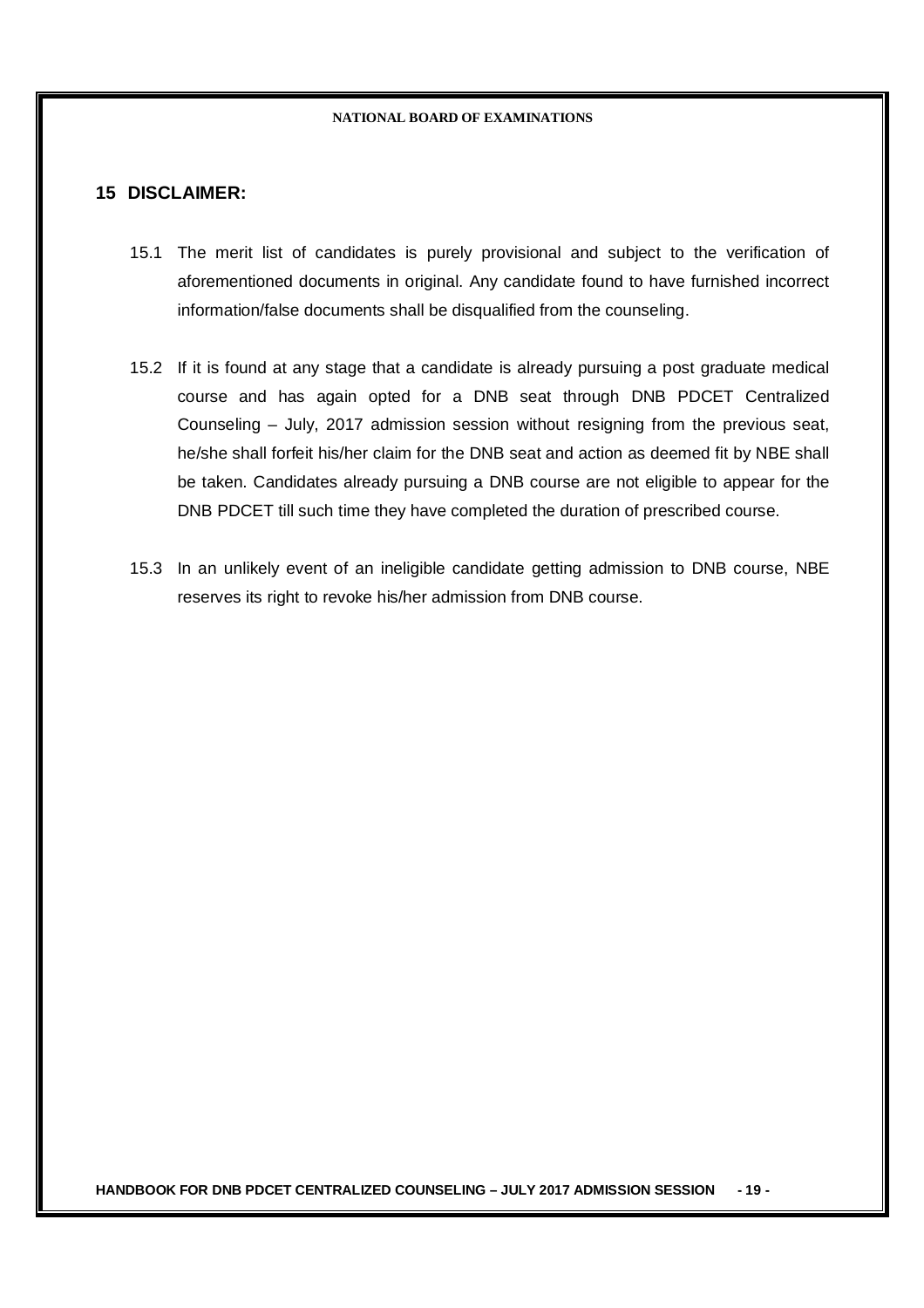## **16. NBE LEAVE RULES**

- 1. DNB Trainees are entitled to leave during the course of DNB training as per the Leave Rules prescribed by NBE.
- 2. A DNB candidate can avail a maximum of 20 days of leave in a year excluding regular duty off/ Gazetted holidays as per Hospital/Institute calendar/policy.

## 3. **MATERNITY LEAVE**:

- 3.1. A female candidate is permitted a maternity leave of 90 days once during the duration of entire DNB course.
- 3.2. The expected date of delivery (EDD) should fall within the duration of maternity leave.
- 3.3. Extension of maternity leave is permissible only for genuine medical reasons and after prior approval of NBE. The supporting medical documents have to be certified by the Head of the Institute/hospital where the candidate is undergoing DNB training. NBE reserves its rights to take a final decision in such matters.
- 3.4. The training of the candidate shall be extended accordingly in case of any extension of maternity leave being granted to the candidate.
- 3.5. Candidate shall be paid stipend during the period of maternity leave. No stipend shall be paid for the period of extension of leave.
- 4. Male DNB candidates are entitled for paternity leave of maximum of one week during the entire period of DNB training.
- 5. No kind of study leave is permissible to DNB candidates. However, candidates may be allowed an academic leave as under across the entire duration of training program to attend the conferences/CMEs/Academic programs/Examination purposes.

| <b>DNB COURSE</b>                | <b>NO. OF ACADEMIC LEAVE</b> |  |
|----------------------------------|------------------------------|--|
| DNB 3 years Course               | 14 Days                      |  |
| (Broad & Super Specialty)        |                              |  |
| DNB 2 years Course               | 10 Days                      |  |
| (Post Diploma)                   |                              |  |
| <b>DNB Direct 6 years Course</b> | 28 days                      |  |

**HANDBOOK FOR DNB PDCET CENTRALIZED COUNSELING – JULY 2017 ADMISSION SESSION - 20 -**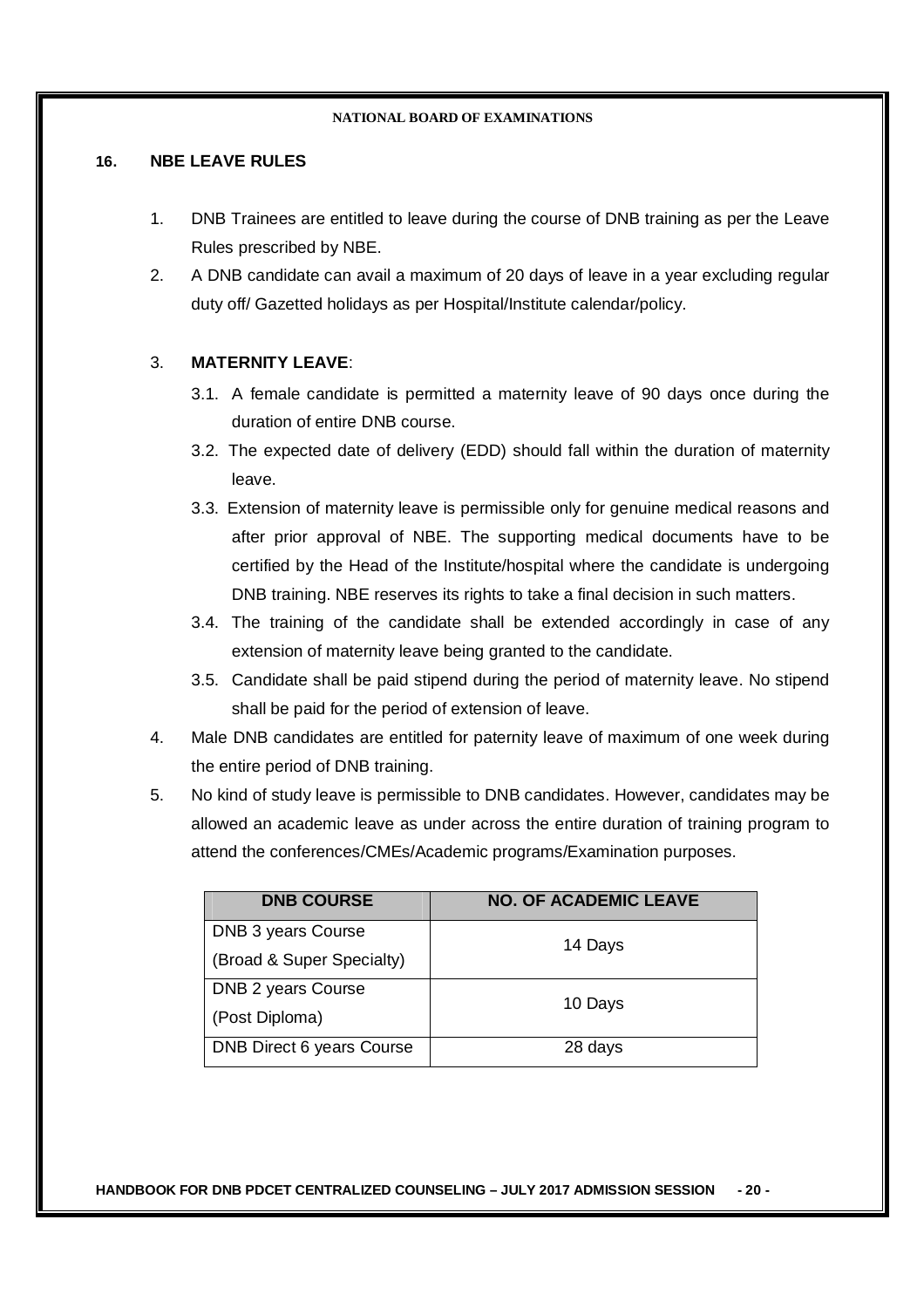- 6. Under normal circumstances leave of one year should not be carried forward to the next year. However, in exceptional cases such as prolonged illness the leave across the DNB training program may be clubbed together with prior approval of NBE.
- 7. Any other leave which is beyond the above stated leave is not permissible and shall lead to extension/cancellation of DNB course.
- 8. Any extension of DNB training for more than 2 months beyond the scheduled completion date of training is permissible only under extra-ordinary circumstances with prior approval of NBE. Such extension is neither automatic nor shall be granted as a matter of routine. NBE shall consider such requests on merit provided the seat is not carried over and compromise with training of existing trainees in the Department.
- 9. Unauthorized absence from DNB training for more than 7 days may lead to cancellation of registration and discontinuation of the DNB training and rejoining shall not be permitted.

## **10. MEDICAL LEAVE**

- 10.1. Leave on medical grounds is permissible only for genuine medical reasons and NBE should be informed by the concerned Institute/hospital about the same immediately after the candidate proceeds on leave on medical grounds.
- 10.2. The supporting medical documents have to be certified by the Head of the Institute/hospital where the candidate is undergoing DNB training and have to be sent to NBE.
- 10.3. The medical treatment should be taken from the Institute/hospital where the candidate is undergoing DNB training. Any deviation from this shall be supported with valid grounds and documentation.
- 10.4. In case of medical treatment being sought from some other Institute/hospital, the medical documents have to be certified by the Head of the Institute/hospital where the candidate is undergoing DNB training.
- 10.5. NBE reserves its rights to verify the authenticity of the documents furnished by the candidate and the Institute/hospital regarding Medical illness of the candidate and to take a final decision in such matters.
- 11(i) Total leave period which can be availed by DNB candidates is  $120+28 = 148$ days for 6 years course,  $60+14=74$  days for 3 years course and  $40+10 = 50$ days for 2 years course. This includes all kinds of eligible leave including academic leave. Maternity/Paternity leave can be availed separately by eligible candidates. Any kind of leave including medical leave exceeding the

#### **HANDBOOK FOR DNB PDCET CENTRALIZED COUNSELING – JULY 2017 ADMISSION SESSION - 21 -**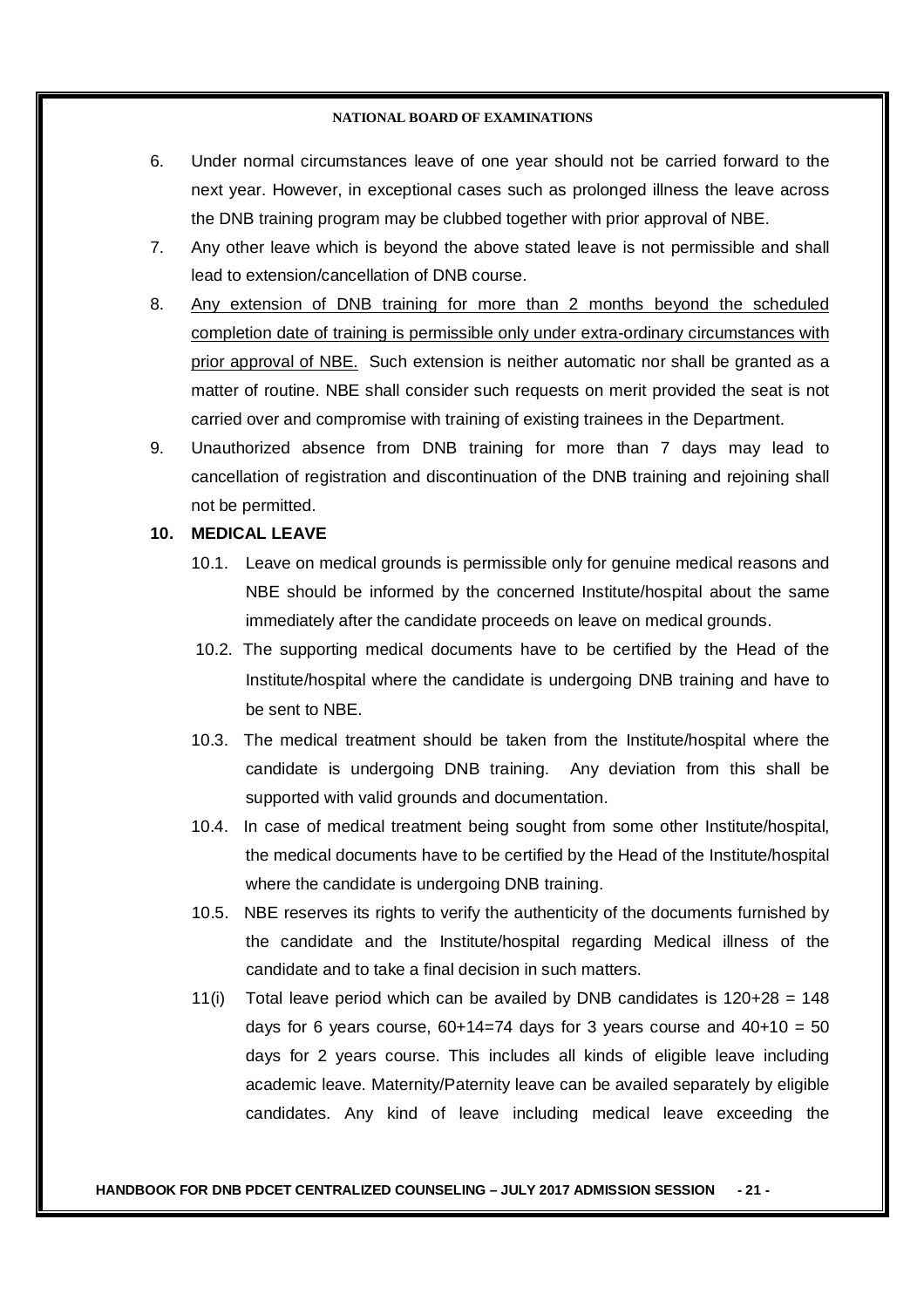aforementioned limit shall lead to extension of DNB training. It is clarified that prior approval of NBE is necessary for availing any such leave.

- 11(ii) The eligibility for DNB Final Examination shall be determined strictly in accordance with the criteria prescribed in the respective information bulletin.
- Eg:- Candidate joining DNB 2 year course in July 2017 admission session on  $15<sup>th</sup>$ Oct, 2017 shall be completing his/her DNB training on 14<sup>th</sup> Oct. 2019 under normal circumstances wherein there is no extension of training. If his/her training is extended due to leave on medical grounds or any other reason for 3 months after adjusting eligible leave available in the entire duration of DNB training, the training shall be completing on  $14<sup>th</sup>$  January, 2020. If as per the Information Bulletin for Final Examination June 2019, the cutoff date for completion of training is 30<sup>th</sup> December, 2019, such candidate shall not be eligible for June 2019 Final Examination.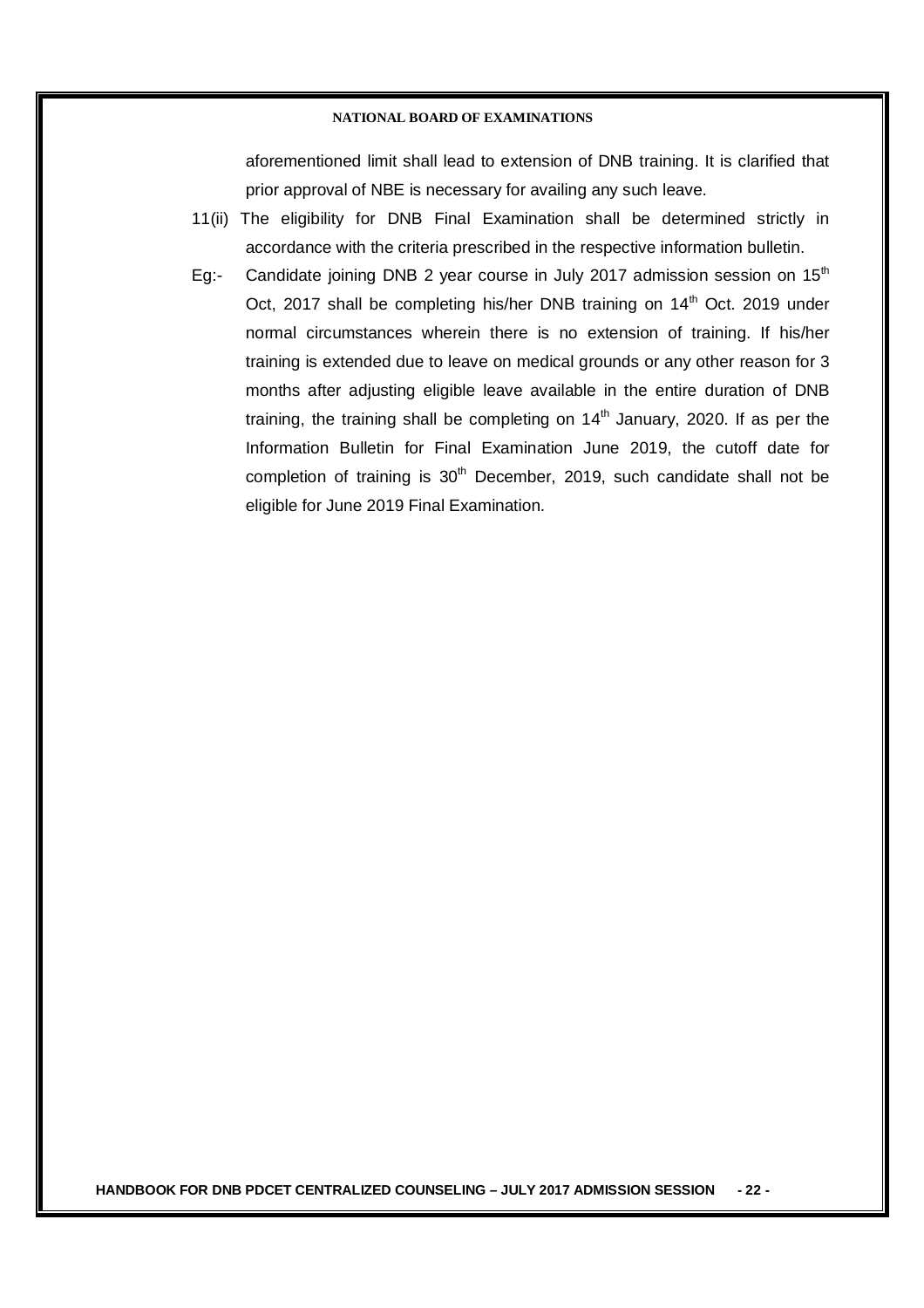## **ANNEXURE A – DNB PDCET JULY 2017**

Format of Joining Report to be furnished by all DNB Candidates who have been allotted DNB seats at NBE accredited Medical Colleges/Institutions/Hospitals for DNB training, through DNB PDCET – Centralized Counseling –July, 2017 admission session

NOTE: **Ensure that Joining Report MUST be issued on an OFFICIAL LETTERHEAD under signature and stamp of DEAN/ PRINCIPAL/MEDICAL SUPERINTENDENT/ HEAD OF THE INSTITUTION/DIRECTOR ONLY, as per the prescribed format.**

#### **Office Dispatch Number:**  $\bullet$  **Date of Issue: Date of Issue:**

**The Executive Director** National Board of Examinations (Ministry of Health & Family Welfare, Govt. of India) Ansari Nagar, Mahatma Gandhi Marg (Ring Road) New Delhi-110029

#### **Sub: Furnishing of Joining Report for DNB (Post Diploma) course.**

Sir,

It is certified that Dr.\_\_\_\_\_\_\_\_\_\_\_\_\_\_\_\_\_\_\_\_\_\_\_\_\_\_\_\_\_\_\_\_\_\_\_\_\_\_\_\_ Son/Daughter/Wife of \_\_\_\_\_\_\_\_\_\_\_\_\_\_\_\_\_\_\_\_\_\_\_\_\_\_\_\_\_\_\_\_\_\_\_\_\_\_ who has appeared in DNB PDCET (June, 2017) conducted by National Board of Examinations vide Testing ID\_\_\_\_\_\_\_\_\_\_\_\_\_\_\_\_ has reported for joining DNB course at our NBE accredited Medical College/Institution/Hospital on \_\_\_\_\_\_\_\_\_\_\_(Date of Joining DNB training). He/she has scored \_\_\_\_\_\_\_\_ rank in DNB PDCET Centralized Counseling for July 2017 admission session as per the seat allotment letter received from NBE.

His/Her original documents have been verified for their genuineness & authenticity. He/She may be registered for DNB (Post Diploma) course in the specialty of \_\_\_\_\_\_\_\_\_\_\_\_\_\_\_\_ w.e.f \_\_\_\_\_\_\_\_\_\_\_\_\_\_\_\_\_\_\_\_\_\_\_\_(Date of Joining DNB Training).

He/she will be doing his/her thesis under guidance of (Name & designation of thesis guide) as per prescribed NBE guidelines for thesis submission.

It is also certified that the candidate will be made to work during the entire DNB (Post Diploma) training as a resident doctor strictly in accordance with the leave guidelines of NBE.

Yours sincerely

**Signature** 

**Name & Designation** 

STAMP OF DEAN / PRINCIPAL / MEDICAL SUPERINTENDENT / HOI

**HANDBOOK FOR DNB PDCET CENTRALIZED COUNSELING – JULY 2017 ADMISSION SESSION - 23 -**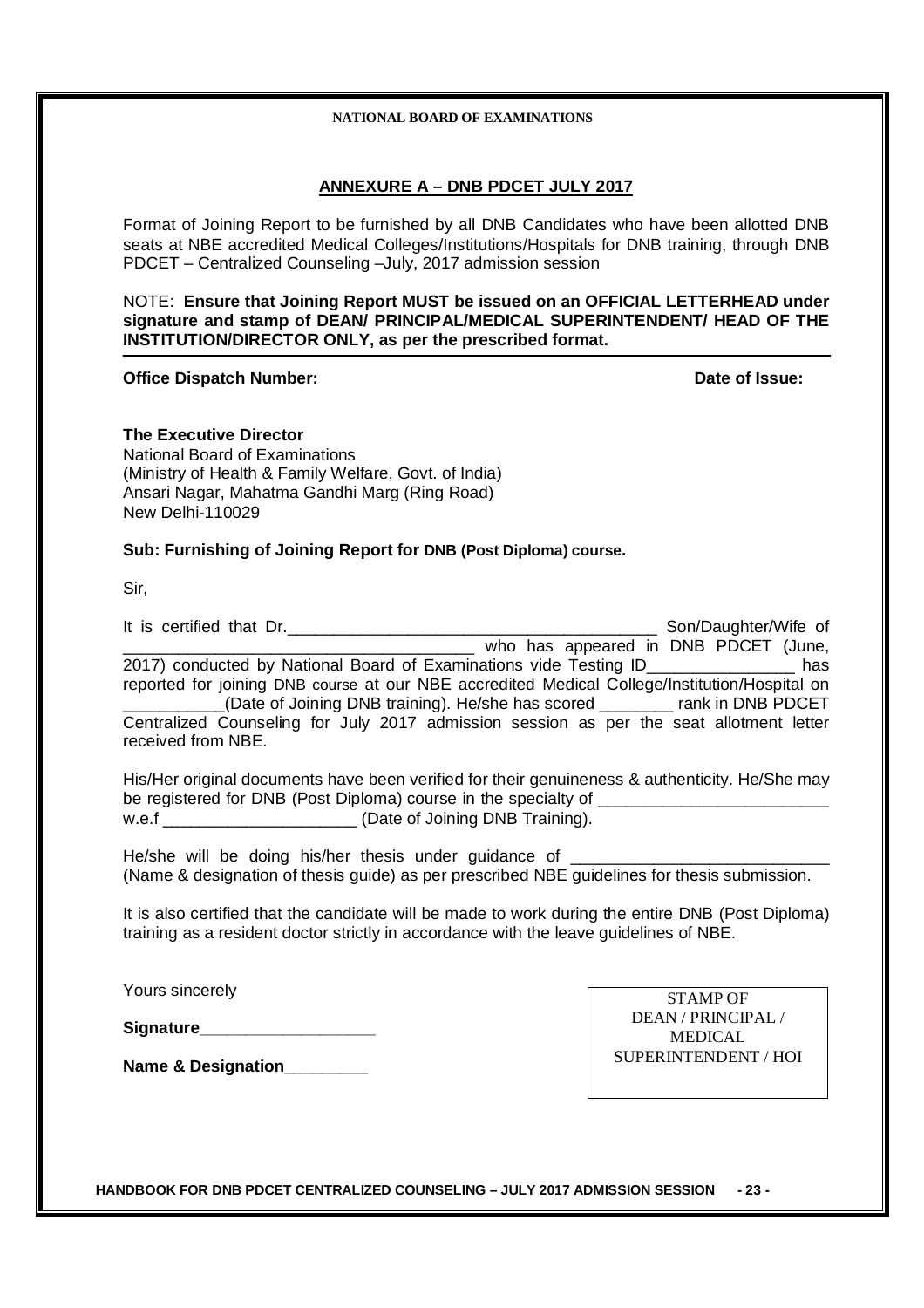## **ANNEXURE B**

[Medical College/University letter head]

Dated:

## **CERTIFICTE**

| This is to certify that Dr.                                         | had joined for Post Diploma course in                                                              |
|---------------------------------------------------------------------|----------------------------------------------------------------------------------------------------|
|                                                                     |                                                                                                    |
|                                                                     | his/her two years training on _____________ (Date of completion). The duration of training of this |
|                                                                     | Post Diploma course is in compliance with applicable rules governing the same and the diploma      |
| qualification has been awarded in compliance with the same thereof. |                                                                                                    |

(Signature and stamp) Registrar/Dean/Head/Principal of Medical College/Institute/University

**HANDBOOK FOR DNB PDCET CENTRALIZED COUNSELING – JULY 2017 ADMISSION SESSION - 24 -**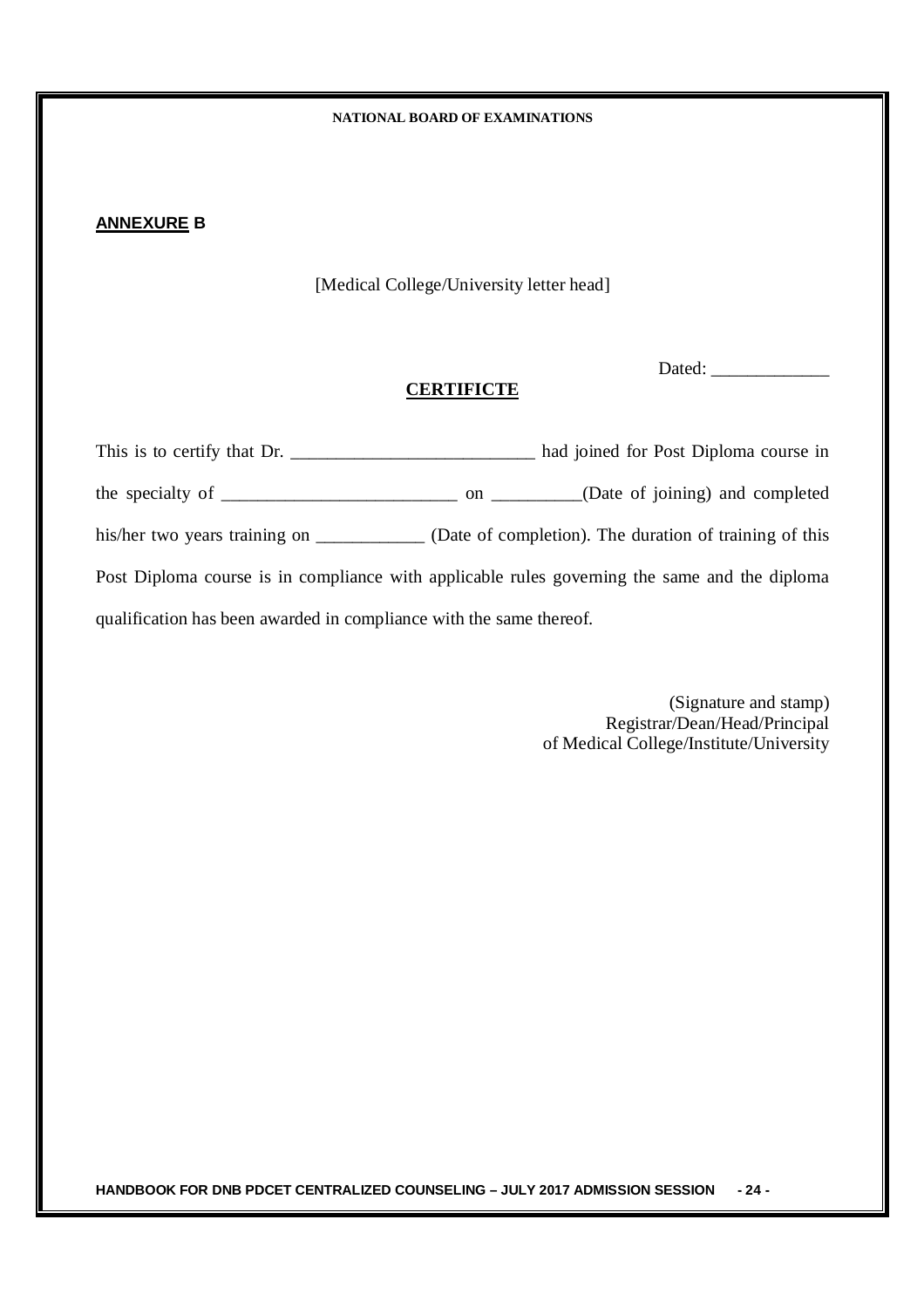# **FREQUENTLY ASKED QUESTIONS**

## **Q. What is the eligibility criterion for participation in DNB PDCET counseling?**

A. Candidates who have qualified the DNB (Post Diploma) Centralized Entrance Test (DNB PDCET) conducted by NBE on  $9<sup>th</sup>$  June, 2017 and fulfill the eligibility criteria for admission to DNB Broad Specialty (July, 2017 admission session) at various NBE accredited Institutions in India can participate in the counseling.

## **Q. How can I get information regarding my queries pertaining to counseling?**

A. Please refer to Information Bulletin of DNB PDCET and handbook for Counseling. You can also e-mail your queries at counseling@natboard.edu.in Queries pertaining to information already available on NBE website www.natboard.edu.in may not be entertained.

## **Q. What are the criteria for tie breaking?**

A. The specialty specific merit has been determined by marks obtained by the candidates in DNB PDCET – June 2017 amongst their specialty. In the event of two or more candidates obtaining same marks, the Tiebreaker criteria as mentioned under clause 12.4 of Information Bulletin for DNB PDCET for Admission to Post Graduate DNB (Post Diploma) Courses July 2017 admission session shall be adopted.

## Q. **Can anyone else attend counseling on my behalf?**

A. Candidate has to be present in person on the day of his/her counseling at scheduled time specified in his/her Rank Letter. However, authorized representative on behalf of candidate shall be permitted only after due approval of NBE under exceptional circumstances only *at sole discretion of NBE*. The authorized representative is required to bring an authority letter issued by the candidate.

## **Q. Am I eligible for DNB while pursuing any other PG Medical course?**

A. Candidate pursuing any other post graduate medical course can join a DNB seat only after he/she resigns from such course. Seat allotment letter to such candidate shall be issued by NBE (within the calendar of admission) only if the candidate has been relieved and discharged from the institution/college/hospital from where he/she is undergoing such post graduate medical course.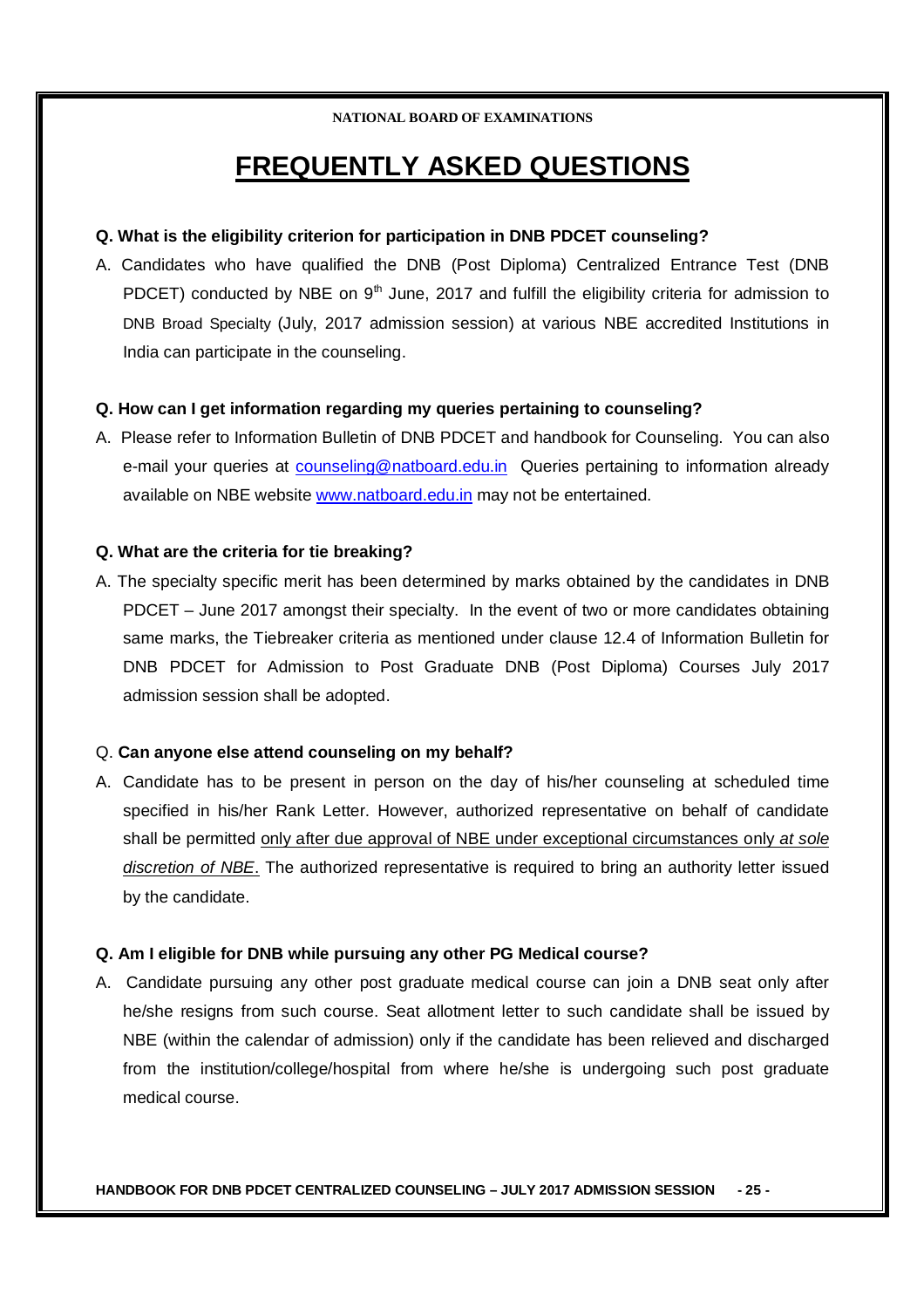## **Q. What if I miss the first round of counseling?**

A. Candidates absent/not participating in the first round of counseling shall not be eligible for participation in subsequent round(s) of counseling.

## **Q. How can I know the counseling schedule?**

A. The schedule of DNB PDCET Centralized counseling is available on NBE website www.natboard.edu.in

## **Q. Can I leave the counseling venue during the counseling session?**

A. No, candidate cannot leave the premises till the completion of his/her counseling.

## **Q. How can I review the seat availability before my turn comes?**

A. The indicative seat matrix for DNB Broad Specialty courses is available on NBE website. Final Seat matrix shall be displayed at the counseling venue and NBE website before counseling. You can review the seats available at your merit position at Station – 'B' – the seat availability status area at pre-installed computers.

## **Q. Will NBE provide TA/DA to the candidates?**

A. No, Travel cost to appear in the counseling shall be borne by the candidate only. Candidates are required to make their own arrangement for stay.

## **Q. What if I am not able to arrive by the scheduled time?**

A. Candidate has to be present on the day of his/her counseling to participate in the counseling at scheduled time specified in his/her Rank Letter. NBE shall not be responsible for delay in arrival due to any reason. No claim in this regards will be entertained. NBE reserves its rights to take decisions in cases of late reporting by the candidates.

## **Q. What if I do not opt for a confirmed seat at counseling?**

A. Candidates appearing for counseling can either opt for a confirmed seat or exercise their option for participation in further round(s) of counseling.

**HANDBOOK FOR DNB PDCET CENTRALIZED COUNSELING – JULY 2017 ADMISSION SESSION - 26 -**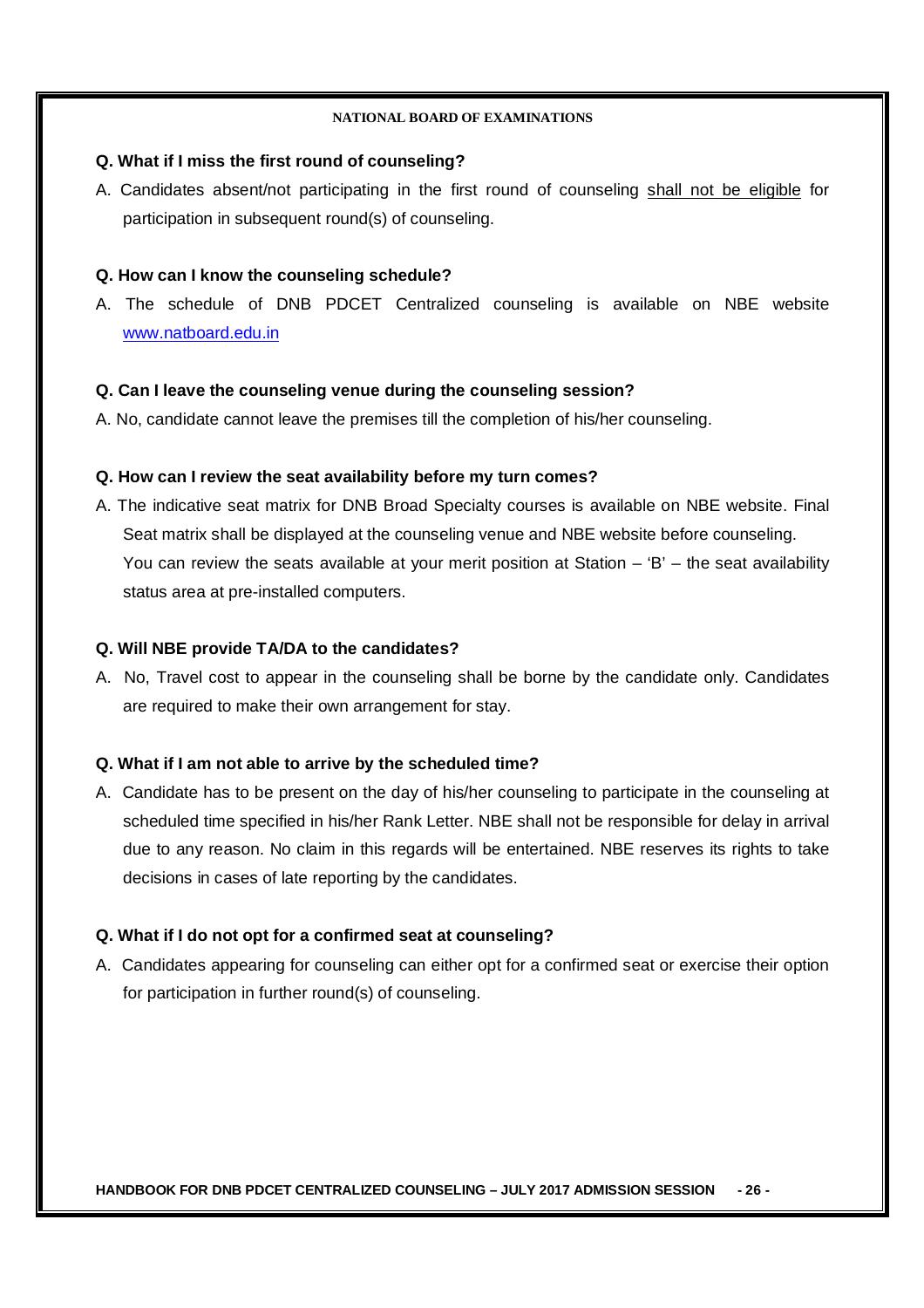- **Q. Will I be eligible for the further round(s) of counseling if I resign/ do not join the seat opted?**
- A. No, Candidates opting for a confirmed seat are NOT eligible for participation in subsequent round(s) of counseling irrespective of their joining/non- joining/resignation from the seat already opted for.

## **Q. How can I download my Rank letter?**

A. Rank Letter can be downloaded from NBE website www.natboard.edu.in.

## **Q. What is the prescribed fee for participation in Counseling?**

A. Counseling fee of Rs. 2500/- is to be deposited on the day of your counseling at counseling venue only. Fee can be deposited either through demand draft drawn in favour of National Board of Examination payable at New Delhi or through Credit / Debit Card. Candidates who exercise their option for participation in further round of counseling (opt out) through NBE website are required to remit the counseling fee of Rs. 2500/- through payment

gateway provided using a Credit Card or a Debit Card issued by banks in India.

## **Q. Is it necessary to bring original and photocopy of testimonials to the counseling?**

A. Candidates have to bring all the prescribed documents **'IN ORIGINAL'**. In addition, candidates are required to bring self certified copies of the documents. Certified copies have to be submitted to NBE at the time of documents verification.

## **Q. Can I bring the documents issued in my native language only?**

A. No, all the certificates must be in HINDI or ENGLISH. In case, if any, of the certificate(s) is/are in regional language, its Hindi/English version translated copy will be required in original, (self attested by the candidate).

## **Q. Is it necessary to bring Identification proof?**

- A. Yes, candidates are required to bring one of the following Govt. issued valid identity in original at the time of appearance for counseling:
- PAN card
- Indian Passport
- Voter ID card
- Driving License
- Aadhaar Card (with photograph)

**HANDBOOK FOR DNB PDCET CENTRALIZED COUNSELING – JULY 2017 ADMISSION SESSION - 27 -**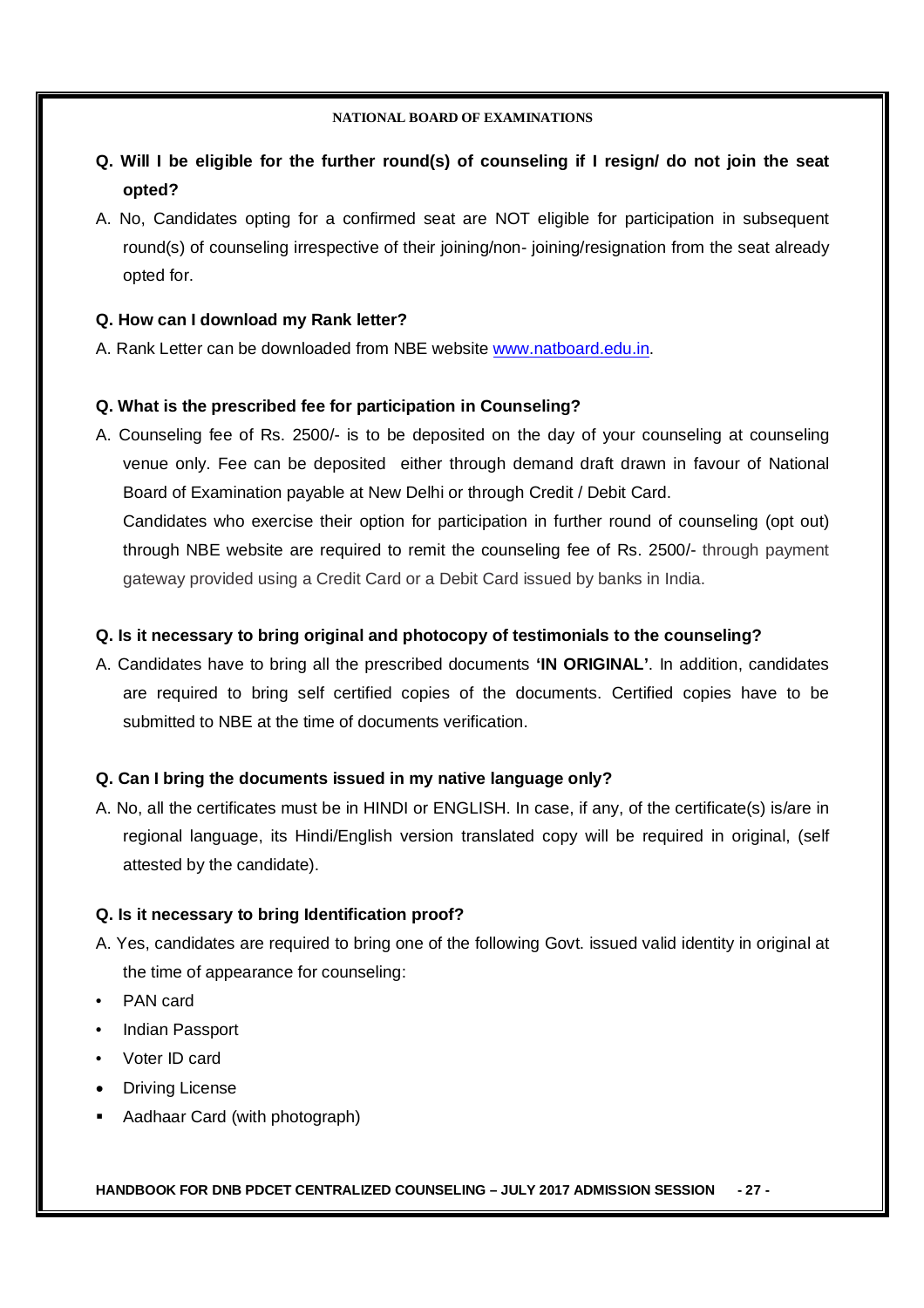• MCI/SMC Registration certificate bearing photograph of the candidate No other ID proof will be accepted

## **Q. Can I extend my joining date after the seat is taken?**

A. Ordinarily requests for extension of joining date shall not be entertained. However, NBE reserves its right to grant extension to the candidate for joining DNB course on the merits of the case.

## **Q. What if I am employed and wish to attend the counseling?**

A. You can attend the counseling and opt for a seat also, however, if a candidate is employed or under any kind of bond, he/she has to furnish a 'No Objection Certificate and/or Relieving letter' issued by competent authority of concerned University /Employer before the cut off date prescribed to join the DNB course in case he/she decides to opt for a confirmed seat. The seat allotment letter to such candidates will be issued only after a copy of 'No Objection Certificate and/or Relieving letter' is submitted to NBE.

## **Q. Can I change my DNB seat after allotment in counseling?**

- A. No, change of Institute is not permitted.
- **Q. Can I participate in counseling of future sessions based on DNB PDCET result of June, 2017?**
- A. No, the DNB PDCET (June, 2017) result and merit is valid for the current session (July, 2017 admission session) only.
- **Q. I have done Post Graduate Diploma in Maternal and Child Health (PGDMCH) from IGNOU, New Delhi after MBBS. Am I eligible for DNB Family Medicine secondary seat? Do I need to appear in DNB PDCET?**
- A. You are exempted from appearing in DNB PDCET. You need to attend the counseling for DNB Family medicine secondary seats on scheduled day and time with following documents in original:
	- *Attempt certificate of MBBS qualification (in case of tie of merit position).*
	- *MBBS Degree certificate and Marksheets of all the Professional exams*
	- *.*PGDMCH Pass certificate
	- Mark sheet of PGDMCH

## **HANDBOOK FOR DNB PDCET CENTRALIZED COUNSELING – JULY 2017 ADMISSION SESSION - 28 -**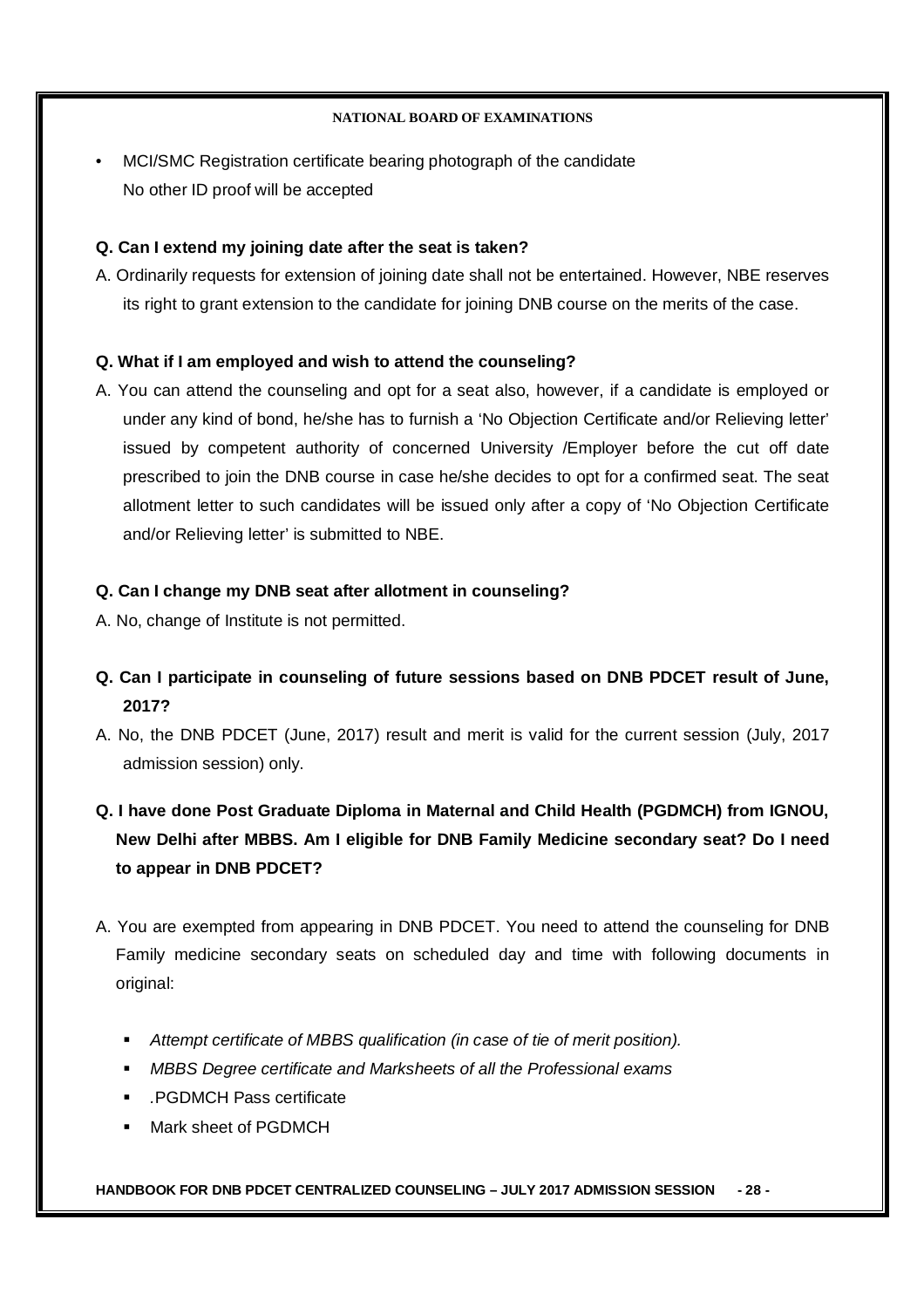- *Permanent Registration certificate issued by MCI/State Medical Council for registration of MBBS qualification*
- **Proof of declaration of result of Post Graduate Diploma Medical Qualification on or before** *30th June, 2017.*
- *Matriculation/High School/Higher Secondary Certificate as a proof of Date of Birth.*
- *SC/ST/PWD/OBC certificate issued by competent authority, if applicable. Caste certificate must be issued by competent authority. The sub-caste should tally with the central Govt. list.*  Merit position shall be determined as per marks of PGDMCH. You can opt for DNB Secondary Seats available on the day of your counseling.
- **Q. Is there any other PG Diploma qualification from IGNOU, New Delhi eligible for DNB Family Medicine Secondary Seats?**
- A. MBBS Graduates holding PG Diploma qualification in Geriatric Medicine (PGDGM) from IGNOU, New Delhi can also join DNB Family Medicine Secondary seats opted through Centralized Merit Based Counseling.
- **Q. I have done Post Graduate Diploma in Health and Hospital Management from IGNOU, New Delhi after MBBS. Am I eligible for DNB Health and Hospital Administration secondary seat? Do I need to appear in DNB PDCET?**
- A. You are exempted from appearing in DNB PDCET. You need to attend the counseling for DNB Health & Hospital Administration secondary seats on scheduled day and time with following documents in original:
	- *Attempt certificate of MBBS qualification (in case of tie of merit position).*
	- *MBBS Degree certificate and Marksheets of all the Professional exams*
	- PGDHHM Pass certificate
	- Mark sheet of PGDHHM
	- **Permanent Registration certificate issued by MCI/State Medical Council for registration of** *MBBS qualification*
	- **Proof of declaration of result of Post Graduate Diploma Medical Qualification on or before** *30th June, 2017.*
	- *Matriculation/High School/Higher Secondary Certificate as a proof of Date of Birth.*
	- *SC/ST/PWD/OBC certificate issued by competent authority, if applicable. Caste certificate must be issued by competent authority. The sub-caste should tally with the central Govt. list.*  Merit position shall be determined as per marks of PGDHHM. You can opt for DNB Secondary Seats available on the day of your counseling.

**HANDBOOK FOR DNB PDCET CENTRALIZED COUNSELING – JULY 2017 ADMISSION SESSION - 29 -**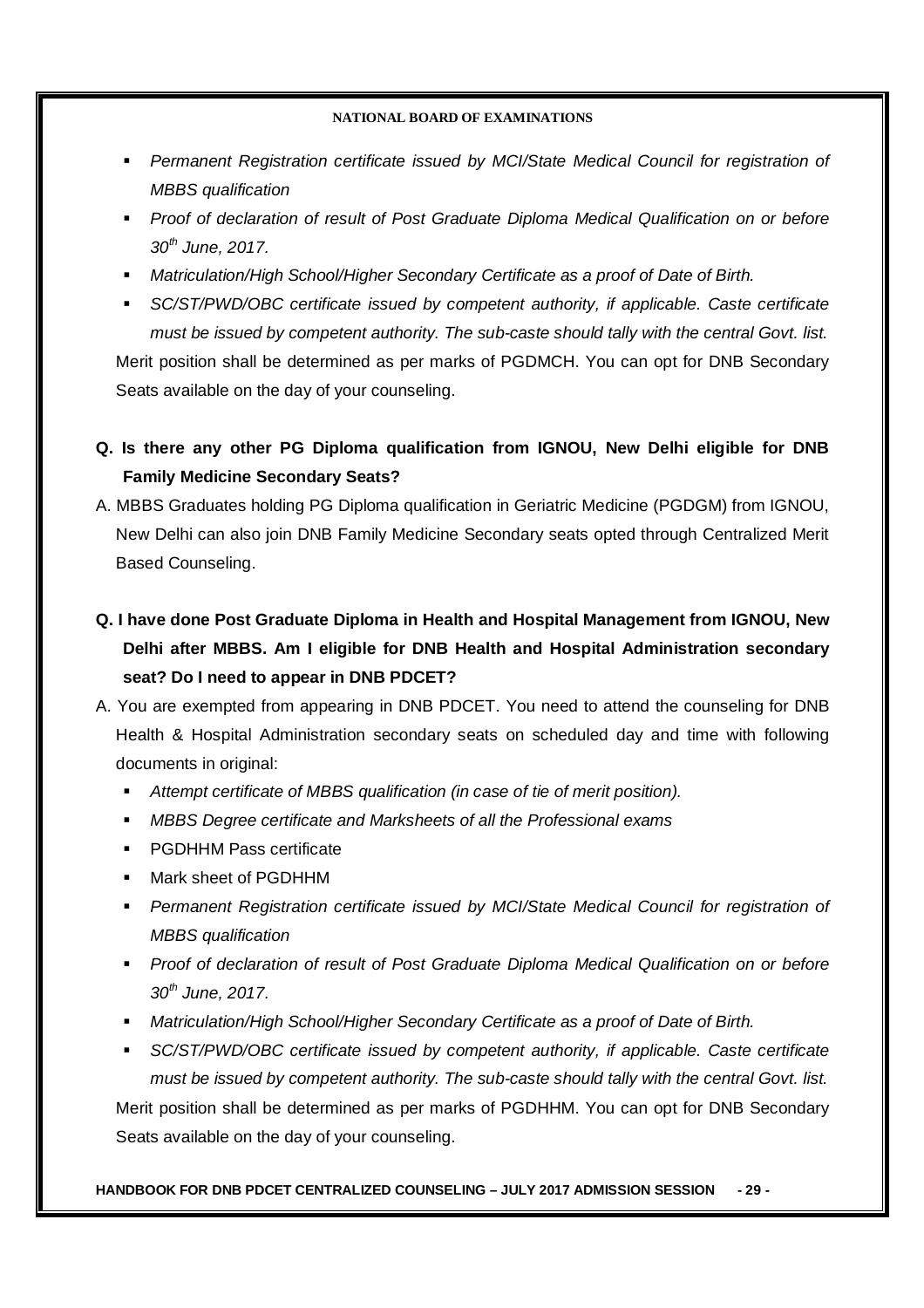## **Q. How can I resign from the DNB seat opted, if at all I wish to?**

A. You need to forward your resignation through proper channel to NBE.

## **Q. What if I resign from the seat opted in the counseling. Will I be eligible for future DNB PDCET?**

A. Candidates joining DNB (Post Diploma) Broad Specialty courses for July 2017 admission session, after opting a confirmed seat through DNB PDCET Centralized Counseling shall not be eligible to appear in DNB PDCET and shall not be eligible for another DNB (Post Diploma) seat for the entire duration of their DNB Course (i.e. for 2 years). This shall be irrespective of their resignation or discontinuation from the course due to any reason. Candidates joining Post Diploma courses for July 2017 session shall be debarred from appearing in DNB PDCET and admissions till June 2019.

## **Q. Is registration for the DNB Course mandatory?**

A. Yes, all candidates who have joined DNB training are required to get registered with NBE for DNB course. A registration number is issued on receipt of application for registration and fulfillment of eligibility criteria for registration.

## **Q. How can I apply for registration with NBE after opting a seat through counseling?**

- A. You are required to furnish following documents to NBE within one month of joining DNB training in order to get registered by NBE for DNB course:
	- A duly completed application form for July, 2017 admission session.
	- A registration fee of Rs 3000/- (for 2 Years course) is to be deposited through Challan/Payin-slip at any of the Indian Bank branches across India. NBE copy of this Challan has to be enclosed with the registration form.
	- Annexure A (DNB PDCET July, 2017)

\*\*\*\*\*

**HANDBOOK FOR DNB PDCET CENTRALIZED COUNSELING – JULY 2017 ADMISSION SESSION - 30 -**